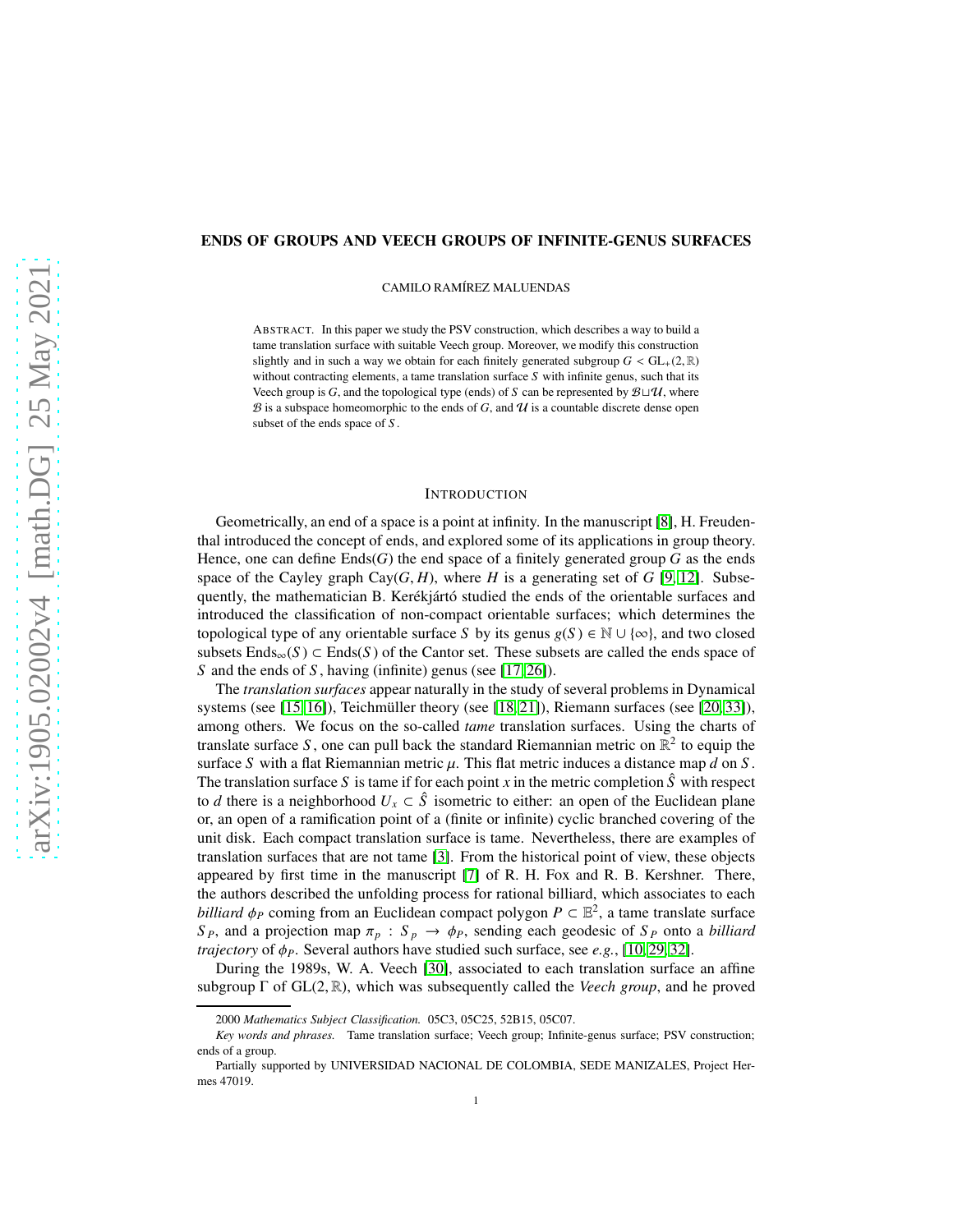that: if the Veech group  $\Gamma$  of a compact translation surface *S* is a lattice, it means,  $\Gamma$  is a Fuchsian group such that the quotient space  $\mathbb{H}^2/\Gamma$  has finite hyperbolic area, then the behavior of the geodesic flow on *S* has dynamical properties similar to those described in the theorem of Weyl for the geodesic flow on the torus [\[16,](#page-14-6) Subsection 1.4]. This result is well-known as the *Veech's Dichotomy*. In [\[31\]](#page-14-15) one can find a new proof of this theorem. The study of the Veech groups has attracted the attention of several researchers *e.g.*, [\[6,](#page-14-16) [11,](#page-14-17) [13\]](#page-14-18).

The Veech group of a compact translation surface is a Fuchsian group [\[31\]](#page-14-15). One might ask: which groups are Veech groups of a non-compact tame translate surface? In the document [\[23\]](#page-14-19), P. Przytycki, G. Weitze-Schmithüsen, and F. Valdez described all the subgroups of  $GL_+(2,\mathbb{R})$ , which may be Veech group of a tame translation surface. The result states the following:

**Theorem 1** ([\[23,](#page-14-19) Theorem 1.1]). Let  $G < GL_+(2, \mathbb{R})$  be the Veech group of a tame trans*lation surface S . Then one of the following holds:*

- 1. *G is countable and without contracting elements, it means, G is disjoint from the set*  $\{A \in GL_+(2, \mathbb{R}) : ||Av|| < ||v||$  *for all*  $v \in \mathbb{R}^2 \setminus \{0\}$ *, where*  $|| ||$  *is the euclidean norm on* R 2 *, or*
- 2. *G* is conjugated to  $P := \begin{cases} \begin{pmatrix} 1 & t \\ 0 & t \end{pmatrix} \end{cases}$ 0 *s*  $\Big\}$  :  $t \in \mathbb{R}$  and  $s \in \mathbb{R}^+$ , *or*
- 3. *G is conjugated to P*′ <sup>&</sup>lt; GL+(2, <sup>R</sup>)*, the subgroup generated by P and* <sup>−</sup>Id*, or*
- 4. *G* is equal to  $GL_+(2, \mathbb{R})$ .

The only tame translate surfaces with Veech group  $GL_+(2, \mathbb{R})$  are the cyclic branched coverings of the Euclidean plane [\[23,](#page-14-19) Lemma 3.2]. The realization problem for Fuchsian group as Veech group of a compact translate surface [\[14,](#page-14-20) p.524] naturally leads to the following question: Which subgroup of  $GL_+(2,\mathbb{R})$  satisfying either: 1, 2 or 3 of the above theorem are realized as Veech groups of a non-compact tame translation surface? For the case, *G* is a subgroup of  $GL_+(2,\mathbb{R})$  without contracting elements, in the above mentioned work [\[23\]](#page-14-19), the authors have introduced an interesting process, which we call the *PSV construction*, whose purpose it is to obtain a tame translate surface homeomorphic to the Loch Ness monster with Veech group *G*. In [\[24\]](#page-14-21), the author jointly with F. Valdez varied lightly the *PSV construction* and obtained a lot of surfaces of infinite genus with tame translation structure and Veech group *G*, where *G* is a subgroup of  $GL(2, \mathbb{R})$  without contracting elements. We have also explored and slightly modified the PSV construction. The main contribution of this manuscript is to built a *nice* tame translate surface *S* with Veech group *G* such that its topological type is related to the ends space of *G*. We can now state the main result.

<span id="page-1-0"></span>**Theorem 2.** Given a finitely generated subgroup G of  $GL_+(2,\mathbb{R})$  without contracting el*ements. Then there exists a tame translation surface S whose Veech group is G and, its topological type satisfies:*

- 1. *If G is finite, then the surface S has* card(*G*) *ends and each one of them have infinite genus.*
- 2. *If G is not finite, then the ends space of S can be represented by*

$$
Ends(S) = Ends_{\infty}(S) = \mathcal{B} \sqcup \mathcal{U},
$$

*where* B *is a closed subset of* Ends(*S* ) *homeomorphic to* Ends(*G*)*, and* U *is a countable discrete dense open subset of* Ends(*S* )*.*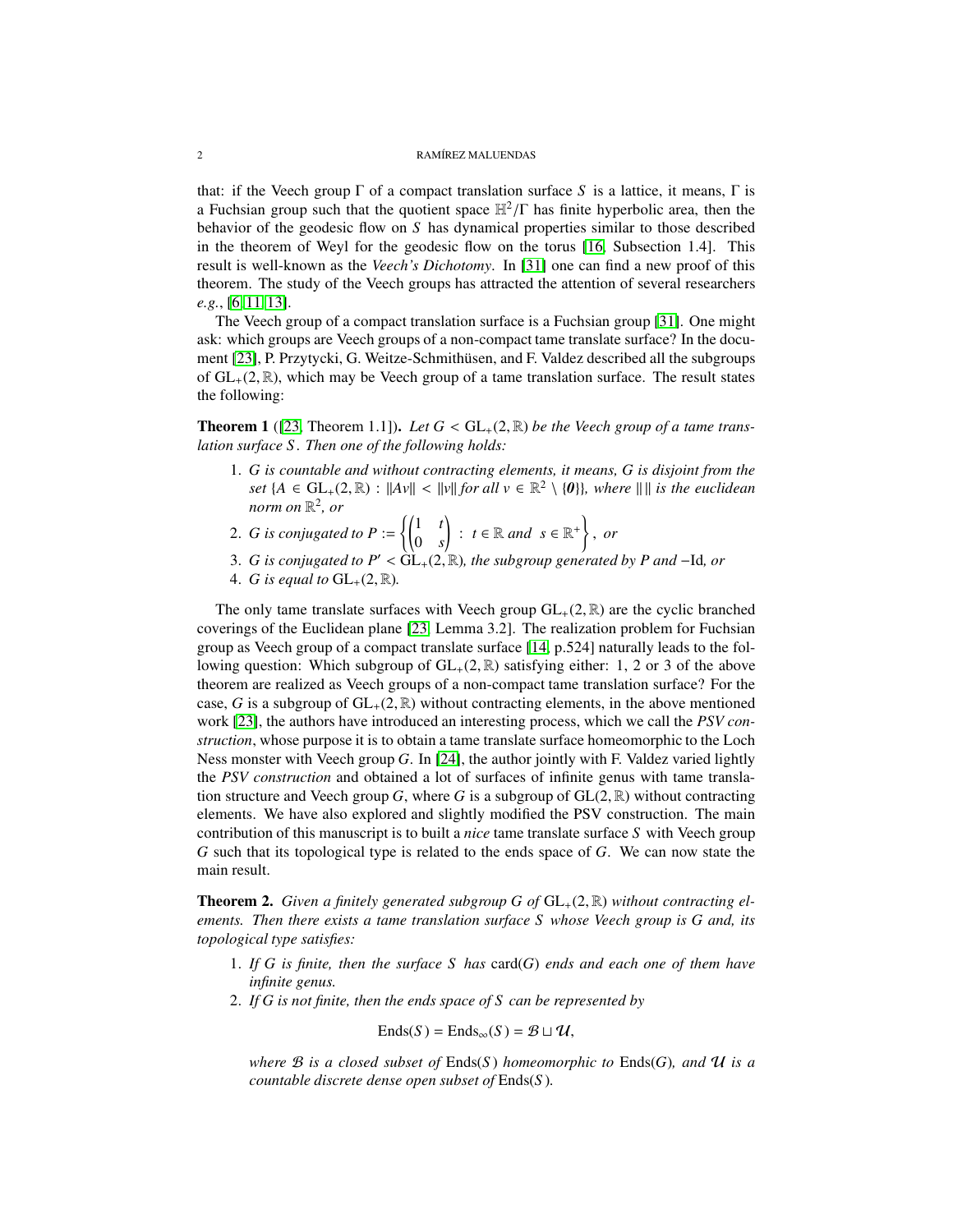As the end space of a finitely generated group has either: zero, one, two or infinitely many ends [\[9,](#page-14-1) [12\]](#page-14-2), then it is immediate the following result.

Corollary 1. *The topological type of the tame translation surface S is either:*

- 1. The ends space  $End(s)$  is homeomorphic to the ordinal number  $\omega + 1$ , if the ends *space* Ends(*G*) *has one end.*
- 2. *The ends space* Ends(*S*) *is homeomorphic to the ordinal number*  $\omega \cdot 2 + 1$ *, if the ends space* Ends(*G*) *has two ends.*
- 3. *The ends space* Ends(*S* ) *has a subset homeomorphic to the Cantor set, if the ends space* Ends(*G*) *has infinitely many ends.*

In Section [1,](#page-2-0) we collect the principal tools to understand the classification of noncompact surfaces theorem. Also, we explore the concept of ends on groups. In Section [2,](#page-3-0) we provide an introduction to the theory of tame translate surface. Moreover, we state the Veech group and the PSV construction. Finally, the section [3](#page-6-0) is dedicated to the proof of our main result.

### 1. ENDS

<span id="page-2-0"></span>In this section we shall introduce the space of ends of a topological space *X* in the most general context. Also, we shall explore the classification of non-compact and orientable surfaces theorem from the ends space of a surface. Finally, we shall discuss the concept of ends on groups.

1.1. The ends space of a topological space ([\[8,](#page-14-0) 1. Kapitel.]) Let *X* be a locally compact, locally connected, connected, and Hausdorff space, and let  $(U_n)_{n\in\mathbb{N}}$  be an infinite nested sequence  $U_1 \supset U_2 \supset \ldots$  of non-empty connected open subsets of *X*, such that the following hold:

- 1. For each *n* ∈  $\mathbb N$  the boundary  $\partial U_n$  of  $U_n$  is compact,
- 2. The intersection  $\cap_{n\in\mathbb{N}}\overline{U_n} = \emptyset$ , and
- 3. For each compact  $K \subset X$  there is  $m \in \mathbb{N}$  such that  $K \cap U_m = \emptyset$ .

Two nested sequences  $(U_n)_{n \in \mathbb{N}}$  and  $(U'_n)_{n \in \mathbb{N}}$  are *equivalent* if for each  $n \in \mathbb{N}$  there exist *j*,  $k \in \mathbb{N}$  such that  $U_n \supset U'_j$ , and  $U'_n \supset U_k$ . The corresponding equivalence classes of these sequences are called the *ends* of *X*, and the set of all ends of *X* is denote by Ends(*X*). The *ends space* of *X* is the topological space having the ends of *X* as elements, and endowed with the following topology: for every non-empty open subset *U* of *X* such that its boundary ∂*U* is compact, we define

(1) 
$$
U^* := \{ [U_n]_{n \in \mathbb{N}} \in \text{Ends}(X) \mid U_j \subset U \text{ for some } j \in \mathbb{N} \}.
$$

Then we take the set of all such  $U^*$ , with  $U$  open with compact boundary of  $X$ , as a basis for the topology of Ends(*X*).

Theorem 3 ([\[25,](#page-14-22) Theorem 1.5]). *The space* Ends(*X*) *is Hausdorff, totally disconnected, and compact.*

1.2. Ends of a surface. A *surface* S is a connected 2-manifold without boundary (which may or may not be closed). Throught this manscript, we shall only consider orientable surfaces. The surface *S* is said to be *planar* if all of its compact subsurface are of genus zero, and the *genus* of the surface *S* is the maximum of the genera of its compact subsurfaces.

An end  $[U_n]_{n\in\mathbb{N}}$  of a surface *S* is called *planar* if there is  $l \in \mathbb{N}$  such that the open subset  $U_l \subset S$  is planar. Hence, we define the subset Ends<sub>∞</sub>(*S*) of Ends(*S*) conformed by all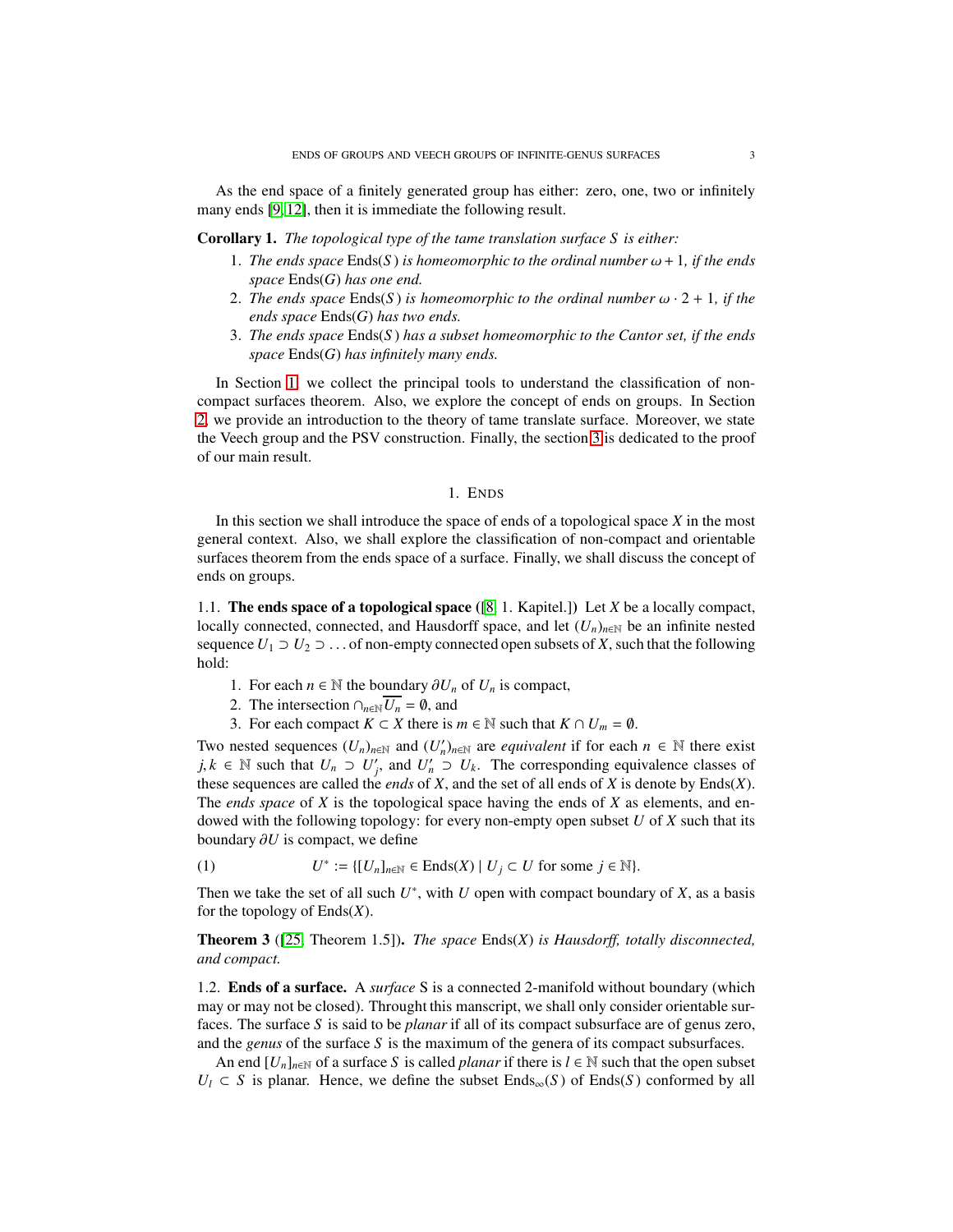ends of *S* , which are not planar (*ends having infinity genus*). It follows directly from the definition that  $Ends_{\infty}(S)$  is a closed subset of  $Ends(S)$  (see [\[26,](#page-14-4) p. 261]).

Theorem 4 (Classification of non-compact surfaces, [\[17,](#page-14-3) §7. Erster Abschnitt] [\[26,](#page-14-4) Theorem 1]). *Two surfaces*  $S_1$  *and*  $S_2$  *having the same genus are topological equivalent if and only if there exists a homeomorphism f* :  $Ends(S_1) \rightarrow Ends(S_2)$  *such that f*( $Ends_{\infty}(S_1)$ ) =  $Ends_{\infty}(S_2)$ .

1.3. The Loch Ness monster ([\[28,](#page-14-23) Definition 2]). The *Loch Ness Monster* is the unique, up to homeomorphism, surface of infinite genus and exactly one end. From the historical point of view as shown in [\[2\]](#page-14-24), this nomenclature is due to A. Phillips and D. Sullivan [\[22\]](#page-14-25).

Remark 1 ([\[27,](#page-14-26) §5.1., p. 320]). *The surface S has n end if and only if for all compact subset K* ⊂ *S* there is a compact  $K'$  ⊂ *S* such that  $K \subset K'$  and  $S \setminus K'$  is conformed by n *connected components.*

1.4. Ends of a group. Given a generating set *H* (closed under invertion) of a group *G*, the *Cayley graph of G with respect to the generating set H* is the graph  $Cay(G, H)$  whose vertices are the elements of *G* and, there is an edge with ends points  $g_1$  and  $g_2$  if and only if there is an element *h* ∈ *H* such that  $g_1 h = g_2$ . Along this paper, the Cayley graph  $Cay(G, H)$  will be the geometric realization of an abstract graph (see [\[4,](#page-14-27) p.226]).

When the set *H* is finite, the Cayley graph  $Cay(G, H)$  is locally compact, locally connected, connected, Hausdorff space. In this case, we define the *ends space of G* as Ends(*G*) :=  $Ends(Cay(G,H)).$ 

Proposition 1 ([\[19,](#page-14-28) Proposition 8.2.5]). *Let G be a finitely generated group. The ends space of the Cayley graph of G does not depend on the choice of the finite genereting set.*

<span id="page-3-0"></span>Theorem 5 ([\[9,](#page-14-1) 3. Kapitel.], [\[12,](#page-14-2) §3. Die Enden abstrakter Gruppen]). *Let G be a finitely generated group. Then G has either zero, one, two or infinitely many ends.*

#### 2. TAME TRANSLATION SURFACES

An atlas  $\mathcal{A} = \{ (U_\alpha, \phi_\alpha) \}_{\alpha \in I}$  on the surface *S* is called *translation* if for any choice of charts  $(U_{\alpha}, \phi_{\alpha})$  and  $(U_{\beta}, \phi_{\beta})$  belong to A sucht that  $U_{\alpha} \cap U_{\beta} \neq \emptyset$ , then the associated transition map

$$
\phi_{\alpha} \circ \phi_{\beta}^{-1} : \phi_{\beta}(U_{\alpha} \cap U_{\beta}) \subset \mathbb{R}^2 \to \phi_{\alpha}(U_{\alpha} \cap U_{\beta}) \subset \mathbb{R}^2,
$$

is locally the restriction of a translation. A *translation structure* on *S* is a maximal translation atlas on the surface. If the surface *S* admits a translation structure, then it will be called a *translation surface*. From the charts of the translation atlas on the surface *S* we can lift the Euclidean metric of  $\mathbb{R}^2$  to flat Riemannian metric  $\mu$  to *S*. We denote by  $\hat{S}$  the metric completion of *S* with respect to the Riemannian distance. As a consequence of the Uniformization Theorem [\[1,](#page-14-29) p: 580], the only complete translation surfaces  $S = \hat{S}$  are the Euclidean plane, the torus and the cylinder (see [\[5,](#page-14-30) p. 193]).

2.1. Tame translation surface ([\[23,](#page-14-19) Definition 2.2]). A translation surface *S* is called *tame* if for every point  $x \in \overline{S}$  there exists a neighborhood  $U_x \subset \hat{S}$  isometric to either:

- 1. Some open of the Euclidean plane,
- 2. An open of the ramification point of a (finite or infinite) cyclic branched covering of the unit disk in the Euclidean plane.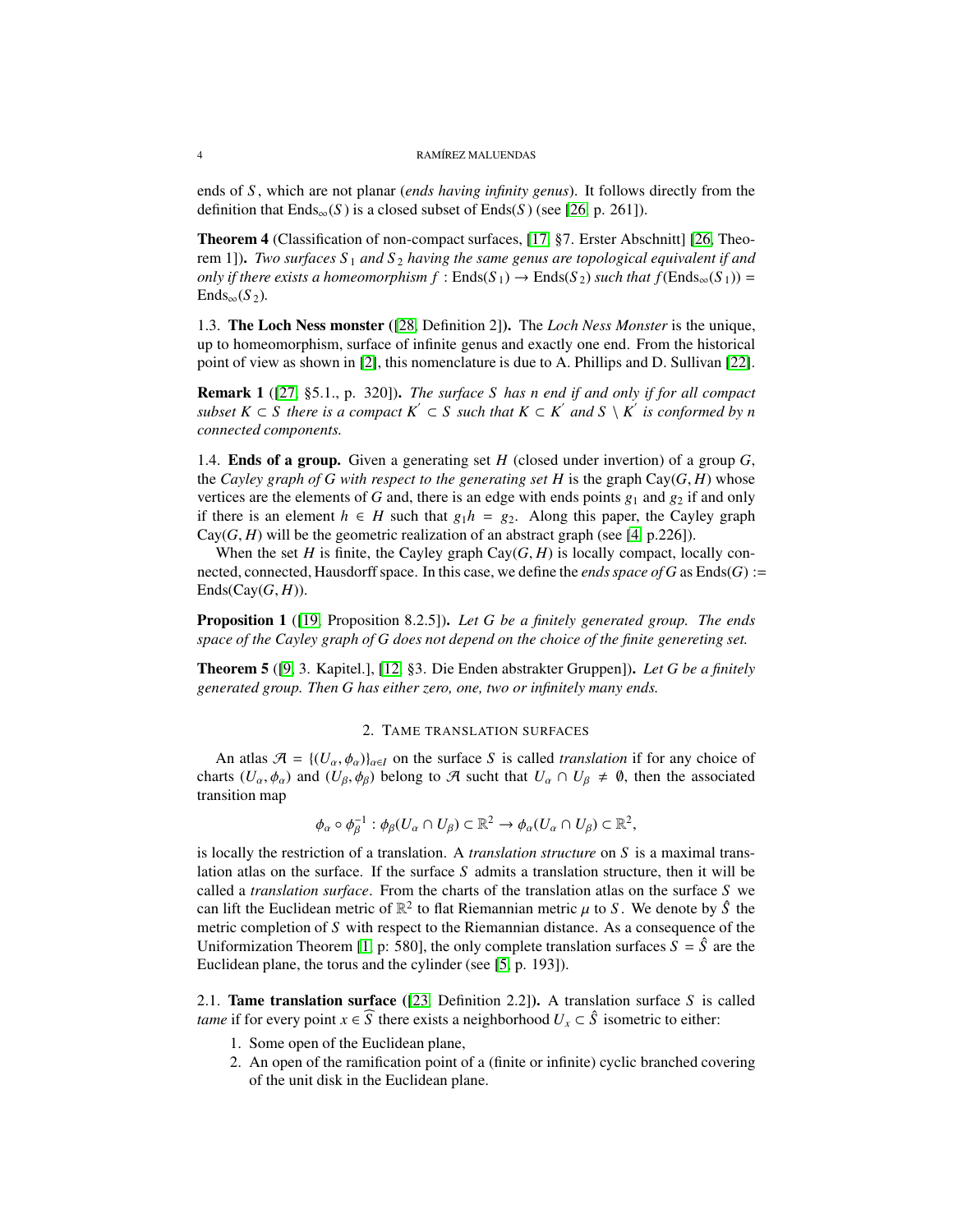In the later case, the point *x* is called *finite cone angle singularity of angle* 2*n*π, if the cyclic covering has finite order  $n \in \mathbb{N}$ . Contrary, if the cyclic covering is infinite, then the point is called *infinite cone angle singularity*,

We denote by  $\Sigma(S)_{fin}$  the set conformed by all finite cone angle singularities of the translation surface *S* and  $\Sigma(S)_{\text{inf}}$  the set conformed by all infinite cone angle singularities of *S* . A point in the set  $\Sigma(S) = \Sigma(S)_{fin} \cup \Sigma(S)_{inf}$  is called *cone angle singularity* of *S* or just *cone point*. Let us remark that  $\hat{S} \setminus \Sigma(S)_{\text{inf}}$  is a surface. Throughout this article we will use the term *the topological type of the tame translation surface S* to refer to the topological type of the surface  $\hat{S} \setminus \Sigma(S)_{\text{inf}}$ .

A *saddle connection* of a tame translation surface *S* is a geodesic interval joining two cone points and not having cone points in its interior. A saddle connection  $\gamma$  is locally a straight line in the direction  $[\theta]$ , for any  $[\theta] \in \mathbb{R}/2\pi\mathbb{Z}$ . Then we can associate to each saddle connection  $\gamma$  two *holonomy vectors*  $\{v, -v\} \subset \mathbb{R}^2$  such that they are in the direction [θ] and [−θ], respectively. Moreover, the norm of the holonomy vectors *v* and −*v* are equal to the length of  $\gamma$  with respect to the flat Riemannian metric  $\mu$  on *S*.

A *mark* on the tame translate surface *S* is a finite length geodesic not having cone points inside it. Similarly, as the saddle connected case we can associate to each mark two *holonomy vectors*  $\{v, -v\} \subset \mathbb{R}^2$ . Then, two marks are *parallel* if their respective holonomy vectors are also parallel. It does not matter if the marks are on different surfaces (see [\[23,](#page-14-19) Definition 3.4]).

<span id="page-4-0"></span>2.2. Gluing marks ([\[24,](#page-14-21) Definition 1.2]). Given  $m_1$  and  $m_2$  two parallel marks having the same length on translation surfaces  $S_1$  and  $S_2$ , respectively, then we cut  $S_1$  and  $S_2$ along  $m_1$  and  $m_2$  respectively, thus we turn  $S_1$  and  $S_2$  into the surface with boundary  $\tilde{S}_1$ and  $\tilde{S}_2$ , respectively, each one of their boundaries are formed by two straight segments, respectively. Now, we consider the union  $\tilde{S}_1 \cup \tilde{S}_2$  and identify (glue) such (four) segments using translations to obtain a connected tame translation surface *S* (see Figure [1\)](#page-4-0). The relation of these segments will be denoted as *m*<sup>1</sup> ∼glue *m*<sup>2</sup> and will be called: *the operation of gluing the marks*  $m_1$  *and*  $m_2$ . Then the surface *S* will be written in the form  $S =$  $(S_1 \cup S_2)/m_1 \sim_{glue} m_2$ , and we say that *S* is obtained from  $S_1$  and  $S_2$  by *regluing* along  $m_1$ and  $m_2$ .



FIGURE 1. *Gluing marks.*

An *affine diffeomorphism* of a tame translation surface *S* is a homeomorphism  $f : \widehat{S} \to$ b*S* , which maps cone points to cone points, and is an affine map in the local coordinates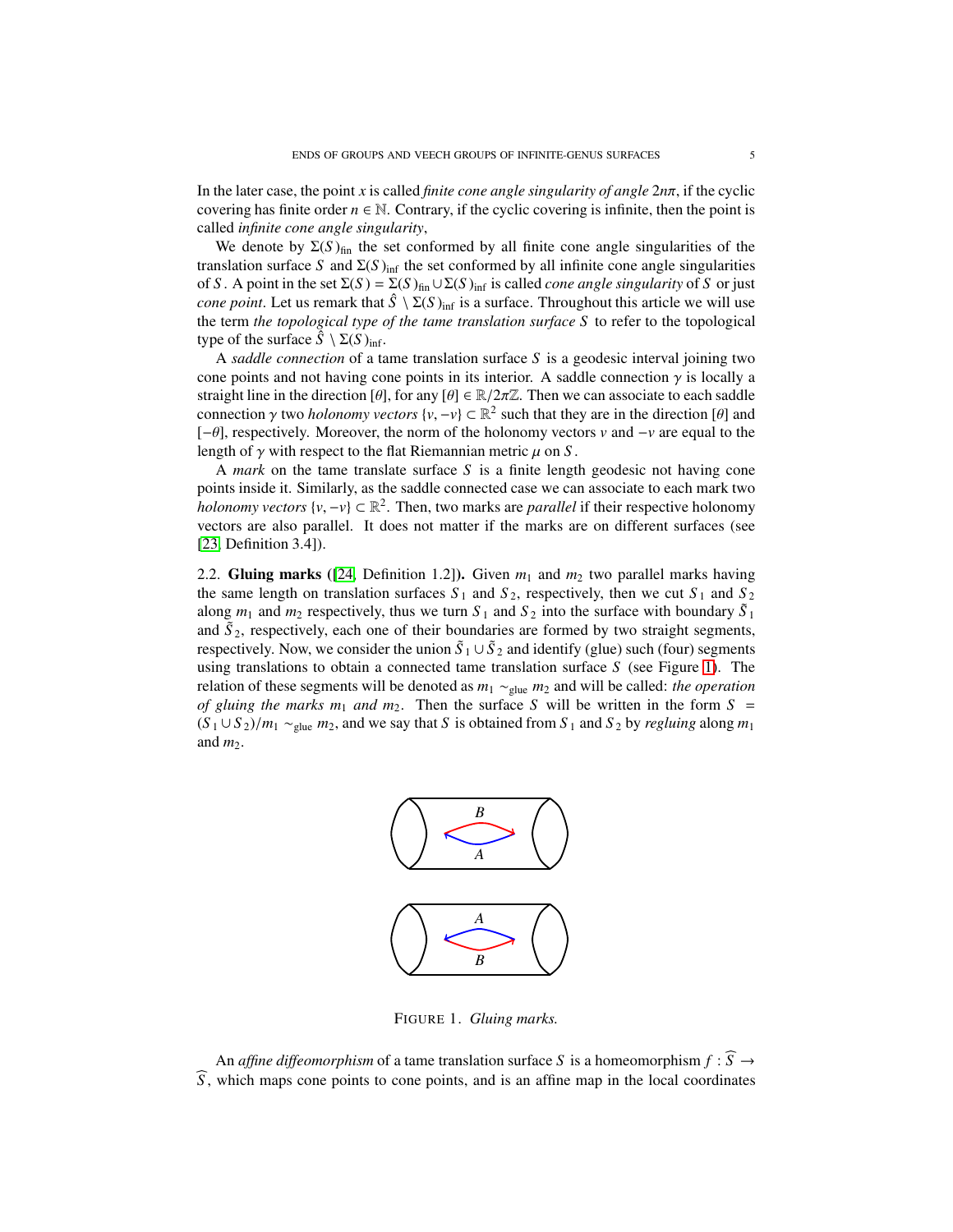of the translation atlas on *S*. We denote by  $\text{Aff}_{+}(S)$  the group conformed by all affine orientation preserving diffeomorphism of the tame translation surface *S* . If we choose an element  $f \in Aff_+(S)$ , using the translation structure on *S*, we hold that  $df(p)$  the differential of *f* at any point  $p \in S$  is a constant matrix *A* belongs to  $GL_+(2, \mathbb{R})$ . Hence, we have a well defined the group homomorphism

$$
\rho: \textup{Aff}_+(S) \to \textup{GL}_+(2,\mathbb{R}),
$$

where  $\rho(f)$  is the differential matrix of *f*.

2.3. **The Veech group** ([\[30,](#page-14-14) p. 556]). The image of  $\rho$ , that we denote by Γ(*S*), is called *the Veech group of S* .

The group  $GL_+(2, \mathbb{R})$  acts on the set conformed by all translation surfaces by post composition on charts. More precisely, this action sends the couple  $(g, S)$  to the translation surface  $S_g$ , which is called *the affine copy of* S, and whose translation structure is obtained by postcomposing every chart on *S* by the affine transformation associated to the matrix *g*. Further, this action defines an affine diffeomorphism  $f_g : S \to S_g$ , such that  $df_g(p)$  the differential of  $f_g$  at any point  $p \in S$  is the matrix *g*.

2.4. **PSV construction.** For each countable subgroup *G* of  $GL_+(2, \mathbb{R})$  without contracting elements, in [\[23,](#page-14-19) 4. Countable Veech group], P. Przytycki, G. Weitze-Schmithüsen and F. Valdez have described a way to build a tame translation surface homeomorphic to the Loch Ness monster with Veech group *G*. We call this method the *PSV construction*. From the topological point of view, this process is as follows:

*Step 1.* We obtain a *suitable* tame Loch Ness monster  $S_{\text{dec}}$ , from copies of the Euclidean plane and a cyclic branched covering of the Euclidean plane, which are appropriately attached using the gluing marks. The surface  $S_{\text{dec}}$  is called *decorated*. Let *H* be a (finite or infinite) generating set of the group *G* and let  $\omega$  be the ordinal number of the well-ordered set  $\{1, 2, \ldots\}$  in its natural order. Then we can choose an ordinal number  $J \leq \omega$  so that *H* = { $h_j$  : *j* ≤ *J*} and, for each element *j* ∈ *J* we draw on  $S_{\text{dec}}$  two infinite families of  $(\text{suit}) \text{ marks } h_j \tilde{M}^{-j} = \{h_j \tilde{m}_i^{-j} : \forall i \in \mathbb{N}\} \text{ and } M^{-j} = \{m_i^{-j} : \forall i \in \mathbb{N}\}^1.$  $(\text{suit}) \text{ marks } h_j \tilde{M}^{-j} = \{h_j \tilde{m}_i^{-j} : \forall i \in \mathbb{N}\} \text{ and } M^{-j} = \{m_i^{-j} : \forall i \in \mathbb{N}\}^1.$  $(\text{suit}) \text{ marks } h_j \tilde{M}^{-j} = \{h_j \tilde{m}_i^{-j} : \forall i \in \mathbb{N}\} \text{ and } M^{-j} = \{m_i^{-j} : \forall i \in \mathbb{N}\}^1.$ 

*Step 2.* For each element  $g \in G$ , we take the affine copy  $S_g$  of the decorated surface *S*<sub>dec</sub>. Then we denote by  $gh_j\check{M}^{-j} = \{gh_j\check{m}_i^{-j} : \forall i \in \mathbb{N}\}\$  and  $gM^{-j} = \{gm_i^{-j} : \forall i \in \mathbb{N}\}\$ (respectively) the two families of marks on  $S<sub>g</sub>$ , which are given by the image of the families  $h_j \check{M}^{-j}$  and  $M^{-j}$  (respectively) using the diffeomorphism  $f_g : S_{\text{dec}} \to S_g$ . Thus, we define the *puzzle associated to the triplet*  $(1, G, H)$  given by  $\mathfrak{P}(1, G, H) := \{S_g : g \in G\}$  (see [\[24,](#page-14-21) Definition 3.1]). The symbol 1 means that the decorated surface has only one end.

*Step 3.* We define the *assembled surface to the puzzle*  $\mathfrak{P}(1, G, H)$  ([\[24,](#page-14-21) Definition 3.1]) as follows

$$
S := \bigcup_{g \in G} S_g / \sim,
$$

such that ∼ is the equivalent relation given by the following gluing pattern. Given an edge  $(g, gh_j)$  of the Cayley graph Cay(*G*, *H*), the mark  $gh_j\tilde{m}_i^{-j}$  on  $S_g$  and the mark  $gh_jm_i^{-j}$  on  $S_{gh_j}$  are glued, for each  $i \in \mathbb{N}$ .

<span id="page-5-0"></span><sup>&</sup>lt;sup>1</sup>In [\[24\]](#page-14-21) the authors built decorated surfaces with topological type different to the Loch Ness monster.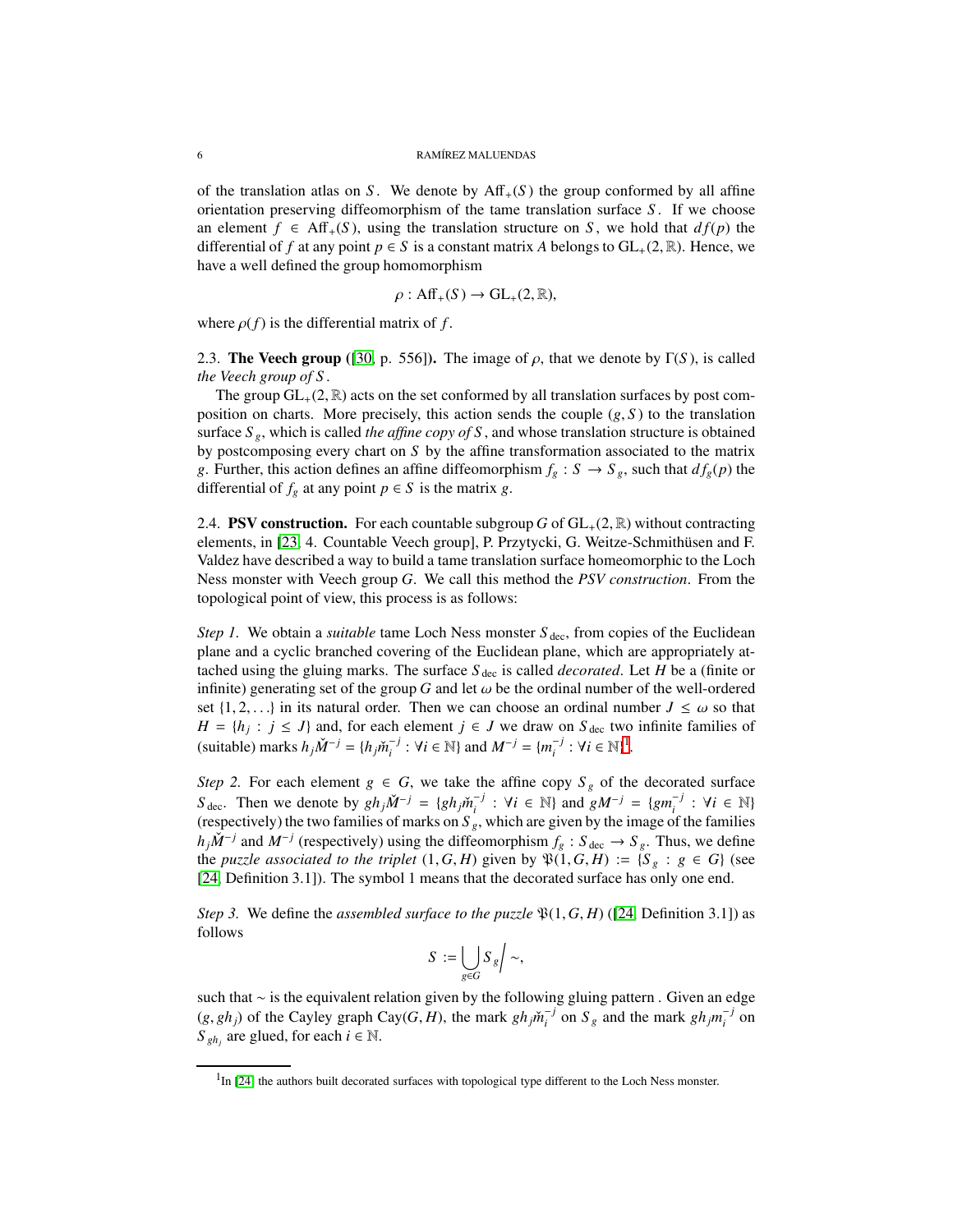### 3. THE PROOF OF THE THEOREM [2](#page-1-0)

<span id="page-6-0"></span>Let *G* be a finitely generated subgroup of  $GL_+(2, \mathbb{R})$  without contracting elements and let *H* be a finite generating set of *G*. The set *H* can be written as  $H = \{h_j : j \le J\}$ , for any positive integer *J*. We shall obtain the surface *S* using the PSV construction. Then we shall prove that *S* is a tame translation surface with Veech group *G*. Finally, we will describe the topological type of *S* .

## 3.1. Using the PSV construction to obtain the surface *S* .

*Step 1. The decorated surface.* For each  $j \leq J$ , we consider  $\mathbb{E}(j, 1)$  and  $\mathbb{E}(j, 2)$  copies of the Euclidean plane, which are endowed with a fixed origin  $\bf{0}$  and an orthogonal basis  $\beta = \{e_1, e_2\}$ . We shall define marks on these surfaces and they will be described by their ends points. On  $E(j, 1)$  we draw the families of marks

$$
\check{M}^j = \{ \check{m}_i^j = (4ie_1, (4i+1)e_1) : \forall i \in \mathbb{N} \} \text{ and } L = \{ l_i = ((4i+2)e_1, (4i+3)e_1) : \forall i \in \mathbb{N} \}.
$$

On  $E(j, 2)$  we take the family of marks

$$
L^{'} = \{l^{'}_{i} = ((2i + 1)e_{2}, e_{1} + (2i + 1)e_{2}) : \forall i \in \mathbb{N}\},
$$

and the mark given by

<span id="page-6-2"></span>
$$
h_j \check{m}^{-j} = (2e_2, e_1 + 2e_2).
$$

Finally, we glue the mark  $l_i \in L \subset \mathbb{E}(j, 1)$  to the mark  $l'_i \in L' \subset \mathbb{E}(j, 2)$  and thus, we obtain a tame Loch Ness monster

$$
(2) \tS(Id, h_j),
$$

<span id="page-6-1"></span>which is called *the buffer surface associated to the element*  $h_j$  *of H* (see Figure [2\)](#page-6-1).



FIGURE 2. *Buffer surface S* (*Id*, *hj*)*.*

Remark 2. *The buffer surface S* (*Id*, *hj*) *is a modification of the surface appearing in the Construction 4.4 in* [\[23\]](#page-14-19)*.*

We emphasize that the family of marks  $\check{M}^j$  and the mark  $h_j \check{m}^{-j}$  drawn on  $S(Id, h_j)$  have not yet been glued. In addition, the set of singular points of  $S(Id, h_i)$  is conformed by an infinitely many cone angle singularities of angle  $4\pi$ .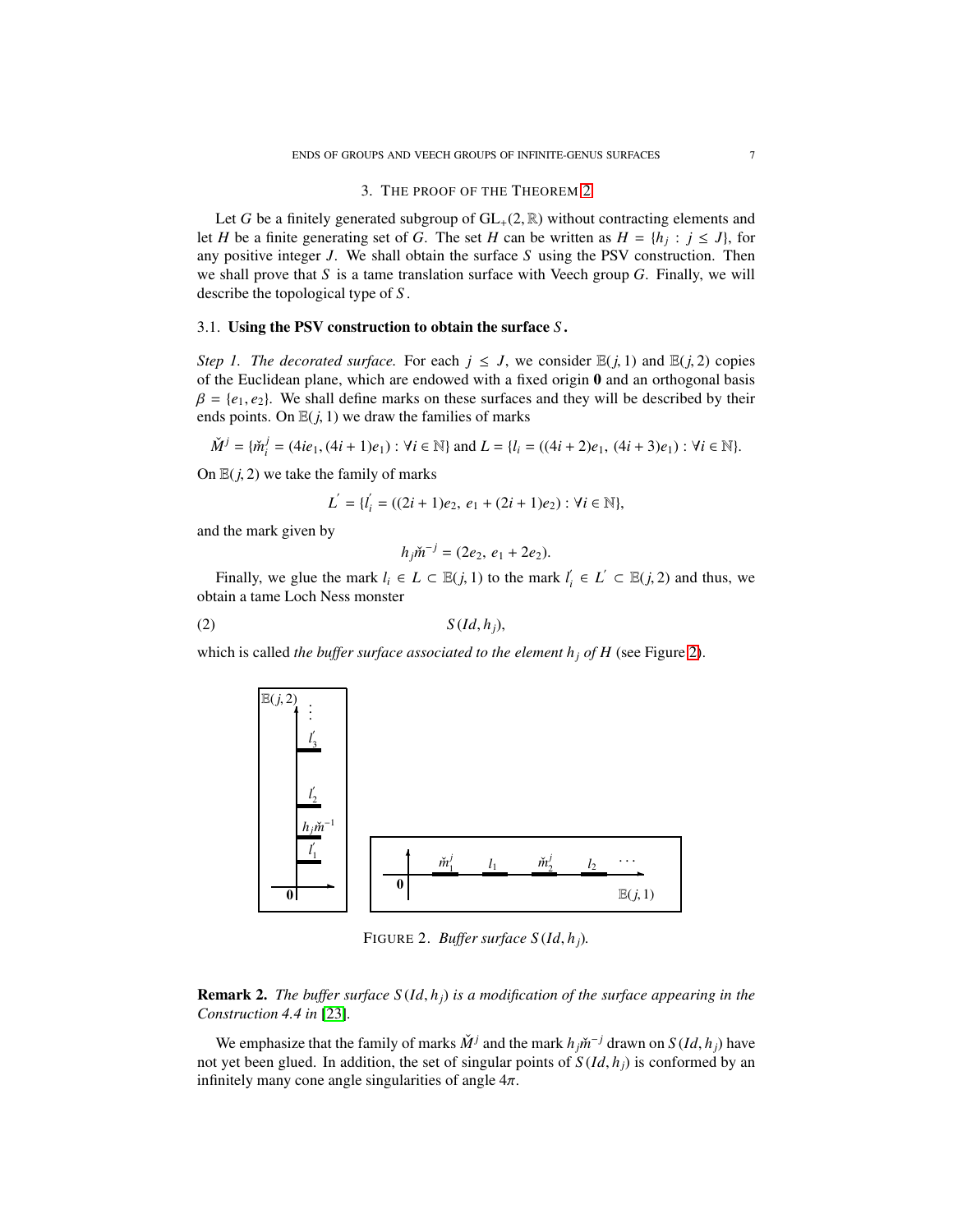On the other hand, we take E the Euclidean plane endowed with a fixed origin  $\overline{0}$  and an orthogonal basis  $\beta = \{e_1, e_2\}$ . Analogously, We shall draw marks on this surface and they will be given by their ends points. For each  $j \le J$ , on  $E$  we define the families of marks

$$
M^{j} = \{m_{i}^{j} = ((2i - 1)e_{1} + je_{2}, 2ie_{1} + je_{2}) : \forall i \in \mathbb{N}\},
$$
  

$$
M = \{m_{i} = ((4i - 1)e_{1}, 4ie_{1}) : \forall i \in \mathbb{N}\}.
$$

Now, we shall recursively draw new marks on  $E$ . For  $j = 1$ , we choose two suitable real numbers  $x_1 > 0$  and  $y_1 < 0$ , and we define the mark

$$
m^{-1} = (x_1e_1 + y_1e_2, x_1e_1 + h_1^{-1}e_1 + y_1e_2)
$$

on E such that it is disjoint from the families of marks *M* and  $M^j$ , for each  $j \in J$ .

For  $n \leq J$ , we choose two suitable real numbers  $x_n > 0$  and  $y_n < 0$ , and we define the mark

$$
m^{-n} = (x_n e_1 + y_n e_2, x_n e_1 + h_n^{-1} e_1 + y_n e_2),
$$

on E such that it is disjoint from the families of marks *M* and  $M^j$ , for each  $j \in J$ . Moreover, the mark  $m^{-n}$  is also disjoint from the marks  $m^{-1}, \ldots, m^{-(n-1)}$  defined in the previous steps.

Let  $\pi : \tilde{E} \to E$  be the three fold cyclic covering of E branched over the origin. Then we denote as  $\tilde{M} := \{ \tilde{m}_i : \forall i \in \mathbb{N} \}$  one of the three sets of marks on  $\tilde{E}$  defined by  $\pi^{-1}(M)$ . Now, we take on E the marks  $t_1 := (e_2, 2e_2)$ , and  $t_2 := (-e_2, -2e_2)$ , the purpose of these marks is to obtain new marks on  $\tilde{E}$ . Then we denote as  $\tilde{t}_1$  and  $\tilde{t}_2$  one of the three marks on  $\tilde{E}$  defined by  $\pi^{-1}(t_1)$  and  $\pi^{-1}(t_2)$ , respectively, such that they are on the same fold of  $\tilde{\mathbb{E}}$  as  $\tilde{M}$ .

Finally, we take the union  $\mathbb{E} \cup \mathbb{E} \cup_{i \in J} S(Id, h_i)$  (see equation (2)) and glue marks as follows:

- 1. The marks  $\tilde{t}_1$  and  $\tilde{t}_2$  on  $\tilde{\mathbb{E}}$  are glued.
- 2. The mark  $m_i \in \mathbb{E}$  is glued to the mark  $\tilde{m}_i \in \tilde{\mathbb{E}}$ , for each  $i \in \mathbb{N}$ .
- <span id="page-7-0"></span>3. The mark mark  $m_i^j$  $j \in E$  is glued to the mark  $\check{m}^j_i$  $i$ <sup>*i*</sup> ∈ *S*(*Id*, *h<sub>j</sub>*), for each *i* ∈ N and each  $j \in J$ .

Thus, we obtain the tame Loch Ness monster

(3)  $S_{\text{dec}}$ ,

which is called *the decorated surface* (see Figure [3\)](#page-8-0).

Remark 3. The surface S<sub>dec</sub> is a slight alteration of the surface appearing in the Construc*tion 4.6 in* [\[23\]](#page-14-19)*, where the authors introduced a tame Loch Ness monster with infinitely many marks on it, we consider the same surface but with only some of these marks.*

<span id="page-7-1"></span>**Remark 4.** We highlight that for each  $j \leq J$ , the marks  $h_j \check{m}^{-j}$  and  $m^{-j}$  on the decorated *surface S* dec *have not yet been glued. Moreover, such surface S* dec *has the following properties:*

- 1. *Its set of singular points is conformed by an infinitely many cone angle singularities of angle* 4π *and, only one cone angle singularity of angle* 6π*, which is denoted*  $by \tilde{\boldsymbol{\theta}}$ .
- 2. *There are only three saddle connections*  $\gamma_1$ ,  $\gamma_2$ ,  $\gamma_3$  *such that each one of them have as one of their end points the singularity*  $\hat{\theta}$  (see Figure [3\)](#page-8-0). The holonomy vectors *of these saddle connections are*  $\{\pm e_1, \pm e_2\}$ *.*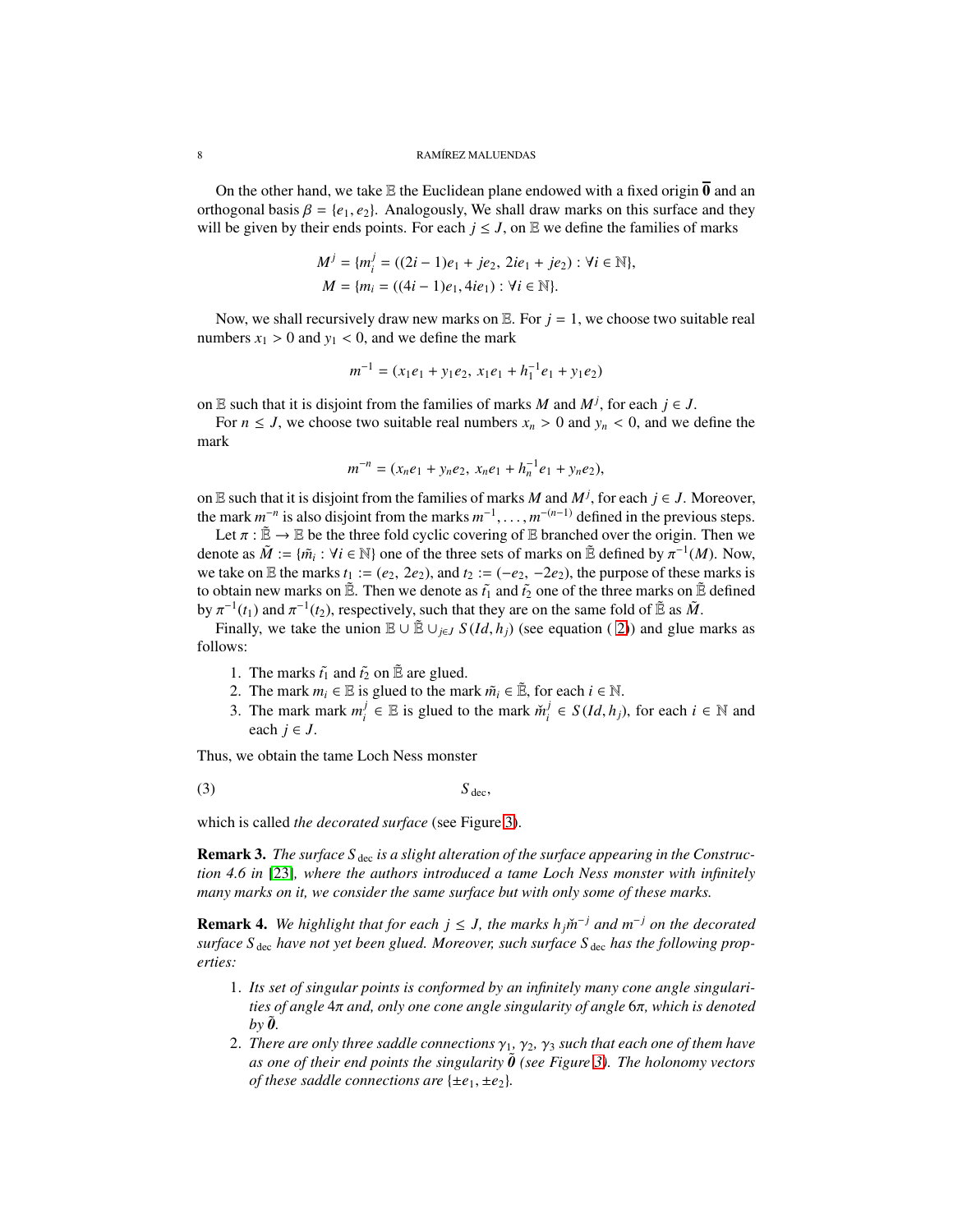<span id="page-8-0"></span>

FIGURE 3. *Decorated surface* S<sub>dec</sub>.

*Step 2. The puzzle associated to the triplet*  $(1, G, H)$ *.* Let  $S_g$  be the affine copy of the decorated surface  $S_{\text{dec}}$ , for each element *g* ∈ *G*. We denote by  $gh_j \check{m}^{-j}$  and  $gm^{-j}$  (respectively) the marks on  $S_g$ , which are given by the image of the marks  $h_j \tilde{m}^{-j}$  and  $m^{-j}$  (respectively) via the affine diffeomorphism  $f_g : S_{\text{dec}} \to S_g$ , where  $j \leq J$ . Thus, we obtain *the puzzle associated to the triplet*  $(1, G, H)$  given by  $\tilde{\mathcal{V}}(1, G, H) := \{S_g : g \in G\}$ . The following lemma will be use to prove the tameness of our surface *S* .

<span id="page-8-1"></span>**Lemma 3.1** (Lemma 4.5 [\[23\]](#page-14-19)). *For every*  $g \in G$ *, the distance in*  $S_g$  *between the families of marks*  $\{gh_j \check{m}^{-j} : j \leq J\}$  *and*  $\{gm^{-j} : j \leq J\}$  *is at least*  $1/\sqrt{2}$ *.* 

*Step 3. The assembled surface S to the puzzle*  $\mathfrak{P}(1, G, H)$ *.* We consider the union ∪<sub>*g*∈*G*</sub>*S*<sub>*g*</sub> and glue marks as fallows.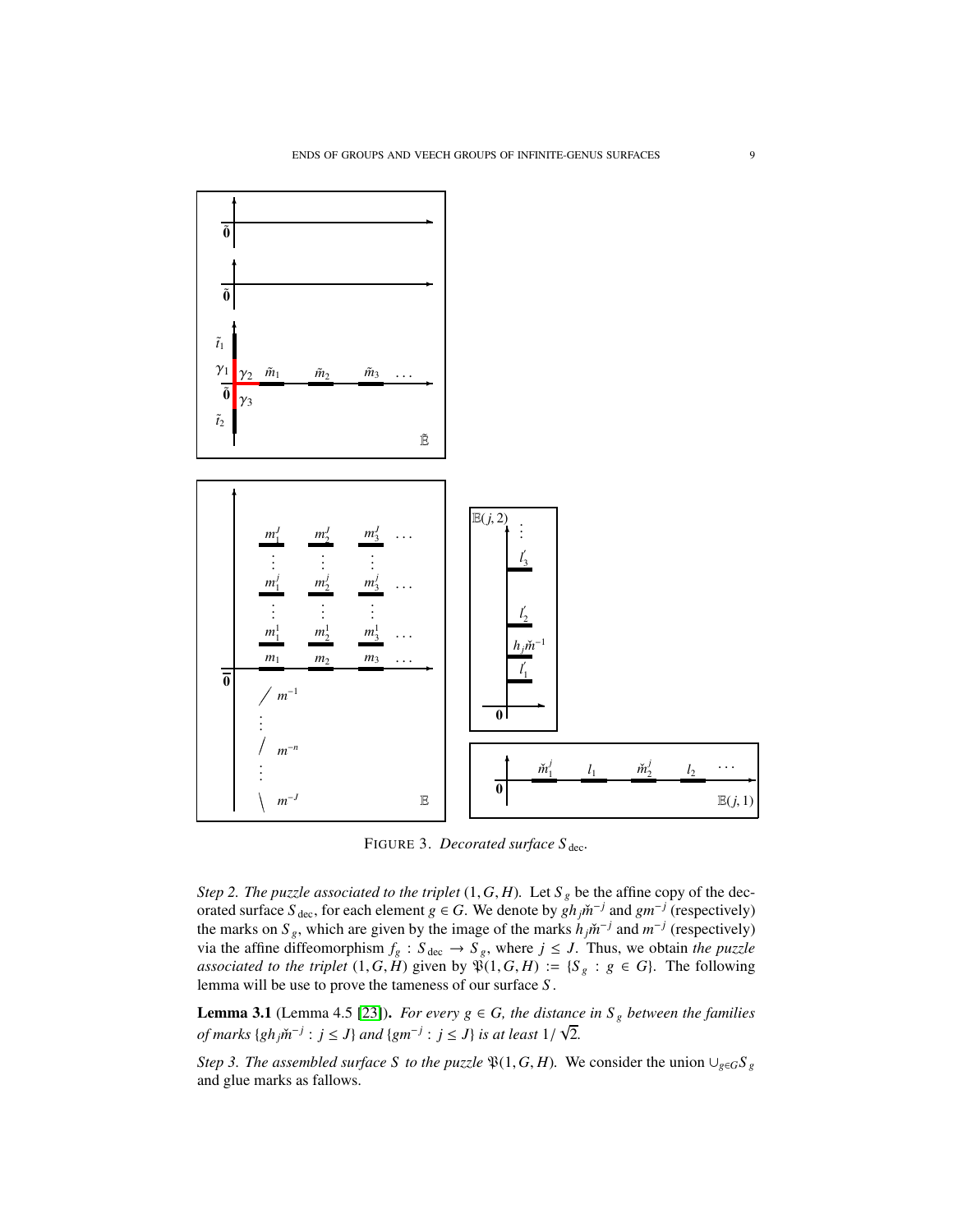∗ Given the edge  $(g, gh_j)$  of the Cayley graph  $Cay(G, H)$ , then we glue the mark  $gh_j\check{m}^{-j}$ on  $S_g$  to the mark  $gh_jm^{-j}$  on  $S_{gh_j}$ .

Let us observe that by construction the marks  $gh_j\dot{m}^{-j}$  and  $gh_jm^{-j}$  are parallel, therefore, the gluing is well defined. Then *the assembled surface to the puzzle*  $\mathfrak{P}(1, G, H)$  obtained under the above gluing is a translation surface, which will be denoted by *S* .

3.2. The surface *S* is a tame translate surface and its Veech group is the subgroup  $G <$  GL<sub>+</sub>(2, R). One can use several of the ideas described in [\[24,](#page-14-21) Theorem 3.7] to easily prove these properties.

*Tameness.* We must show that *S* is a complete metric space with respect to its natural flat metric *d* and, its set of singularities is discrete in *S*. Let  $(\hat{S}, \hat{d})$  be the metric completion space of  $(S, d)$ . For each  $g \in G$ , we consider the connected open subset

<span id="page-9-0"></span>(4) 
$$
S'_{g} := S_{g} \setminus \{gh_j \check{m}^{-j}, gm^{-j} : j \leq J\} \subset S_{g},
$$

which is obtained from  $S_g$  (see equation [\(3\)](#page-7-0)) by removing the marks  $gh_j\tilde{m}^{-j}$  and  $gm^{-j}$ , for each  $j \leq J$ . Using the inclusion map,  $S'_g$  it can be thought as a connected open subset of *S*. Then,  $S'_g$  the closure of  $S'_g$  in *S* is complete. If we take a Cauchy sequence  $(x_n)_{n\in\mathbb{N}}$  in *S* and the real number  $\varepsilon = \frac{1}{2}$  $\frac{1}{2\sqrt{2}}$ , then there is a positive integer  $N(\varepsilon) \in \mathbb{N}$ , such that for all natural numbers  $m, n \ge N(\varepsilon)$  the terms  $x_m, x_n$  satisfy  $\hat{d}(x_m, x_n) < \varepsilon$ . By Lemma [3.1,](#page-8-1) there is an element  $g \in G$  such that the open ball  $B_{\varepsilon}(x_{N(\varepsilon)})$  is contained in  $S'_{g}$ . As  $B_{\varepsilon}(x_{N(\varepsilon)}) \subset S(g)'$ is complete, then the Cauchy sequence  $(x_n)_{n \in \mathbb{N}}$  is convergent in  $\overline{B_{\varepsilon}(x_{N(\varepsilon)})}$ . The discreteness is immediately from the Lemma [3.1.](#page-8-1)

*The Veech group of S is G.* Given that the group *G* acts on  $\mathcal{P}(1, G, H) := \{S_g : g \in G\}$  by post composition on charts, then if we fix a matrix  $\tilde{g} \in G$ , for each element *g* in *G*, there exists a natural affine diffeomorphism  $f_{\tilde{g}g}: S_g \to S_{\tilde{g}g}$ , satisfying the following properties:

1. The differential of  $f_{\tilde{g}g}$  is the matrix  $\tilde{g}$ .

2. The map  $f_{\tilde{g}g}$  send parallel marks to parallel marks.

Hence, the map  $f: \bigcup$  $\bigcup_{g \in G} S_g \to \bigcup_{g \in G}$ *U S*  $\bar{g}$ <sup>∈*G*</sup> *gg* defined by *f* |*S<sub>g</sub>* : = *f*<sub> $\bar{g}g$ , is a gluing marks-preserving</sub> map. Then we obtain an affine diffeomorphism in the quotient  $F_{\tilde{g}} : S \to S$  with differential matrix  $\tilde{g}$ . Thus, we conclude that  $G < \Gamma(S)$ . Conversely, we consider  $f : S \to S$  an affine orientation preserving diffeomorphism different to the identity. From Remark [4,](#page-7-1) for each element *g*  $\in$  *G*, the surface *S* has one singularity of angle 6 $\pi$ , which is denoted by  $\tilde{\mathbf{0}}_g$ . There are only three saddle connections  $\gamma_1^g$  $^{g}_{1}, \gamma^{g}_{2}$  $\sum_{2}^{g}$ ,  $\gamma_3^g$  $\frac{g}{3}$  such that each one of them have that singularity as one of their end points. The holonomy vectors associated to these saddle connections are  $\{\pm g \cdot e_1, \pm g \cdot e_2\}$ . Then the function *f* sends the singularity  $\tilde{\mathbf{0}}_{\text{Id}}$  to the singularity  $\tilde{\mathbf{0}}_g$ , for some  $g \in G$  and, *df* the differential matrix of *f* must map  $\{\pm e_1, \pm e_2\}$  to  $\{\pm g \cdot e_1, \pm g \cdot e_2\}$ . The only possibility is  $df = g$ . Hereby, we conclude that  $\Gamma(S) < G$ .

## 3.3. Description of the topological type of *S* . We shall prove the following two assertion:

- 1. If *G* is finite, then the surface *S* has card(*G*) ends and each one of them have infinite genus.
- 2. Otherwise, if *G* is not finite, then the topological type of *S* can be represented in the form

$$
Ends(S) = Ends_{\infty}(S) = \mathcal{B} \sqcup \mathcal{U},
$$

where B is a closed subset of Ends(S) homeomorphic to Ends(G) and,  $\mathcal U$  is a countable dense open subset of Ends(*S* ).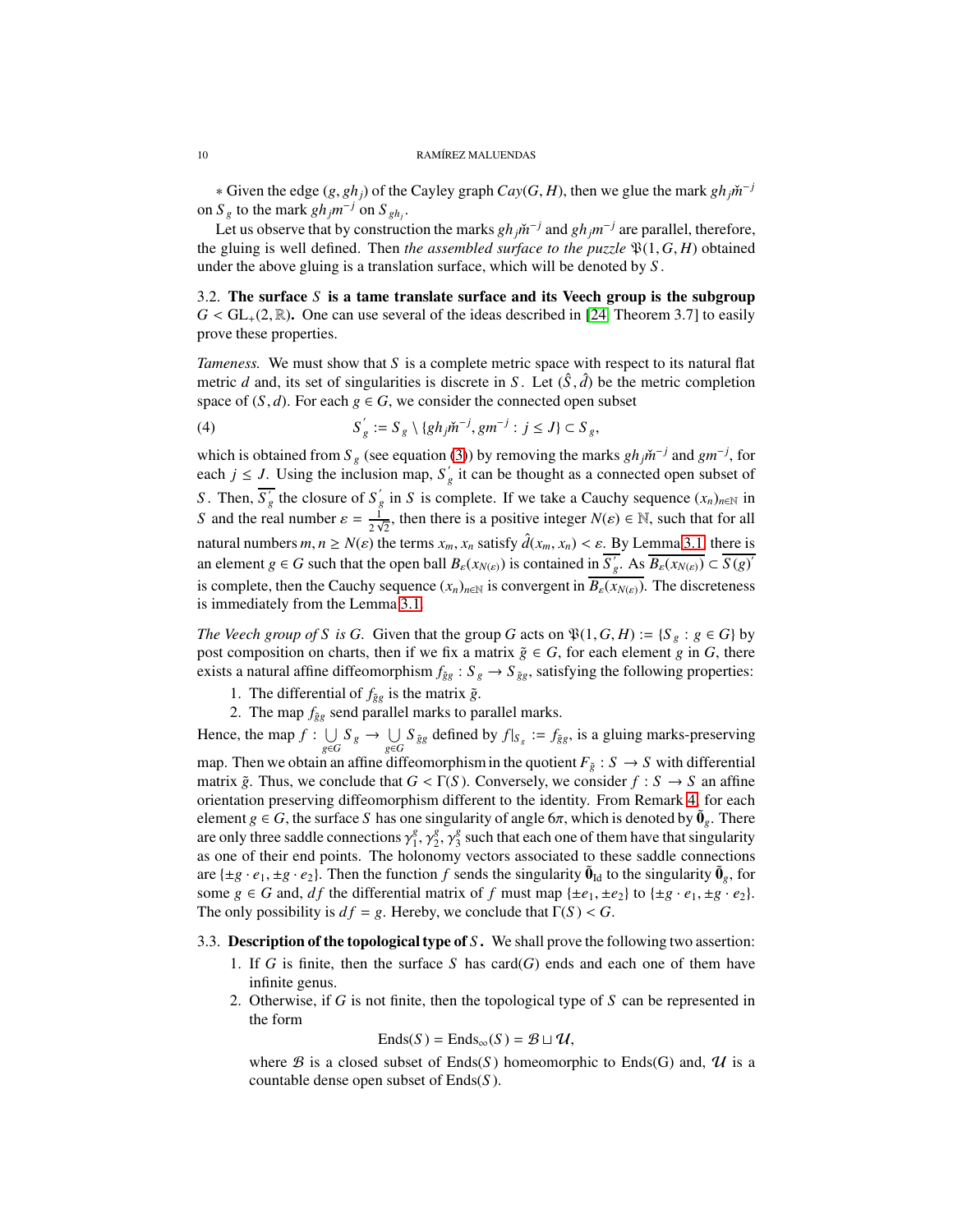**Case:** The group *G* is finite. The group *G* has cardinality card(*G*) = *k* for any natural number  $k \in \mathbb{N}$ . Let K be a compact subset of S, we must prove that there exists a compact subset  $C \subset S$  such that  $K \subset C$  and  $S \setminus C$  is conformed by *k* open connected components and each one of them have infinite genus.

For each  $g \in G$ , the affine copy  $S_g$  is homeomorphic to the Loch Ness monster (see equation [\(3\)](#page-7-0). As the generating set *H* of *G* is finite, then the set of marks  $\{gh_j\tilde{m}^{-j}, gm^{-j}$ :  $j \leq J$ } on  $S_g$  is finite. We consider the connected subsurface  $S'_g$  of  $S_g$  (see equation [4\)](#page-9-0)). This subsurface  $S'_g$  has infinite genus and via the inclusion map it can be thought as a connected subsurface of *S* with infinite genus. In addition, the boundary  $\partial S'_g$  of  $S'_g$  in *S* is compact, because it is conformed by a finitely many disjoint closed curves. As *G* is finite, then the set

$$
S\ \backslash \bigcup_{g\in G}\partial S^{'}_{g}=\bigcup_{g\in G}S^{'}_{g}
$$

is conformed by exactly *k* open connected components, each one of them have infinite genus. Let  $K_g$  be the closure of the set  $K \cap S'_g$  in  $S_g$ , for each  $g \in G$ . As  $C_g$  is a compact subset of  $S_g$ , then there exists a compact subset  $C_g \subset S_g$  such that  $K_g \cap \{gh_j\check{m}^{-j}, gm^{-j}$ : *j* ≤ *J*} ⊂ *C<sub>g</sub>* and  $S_g \setminus C_g$  is conformed by an open connected with infinite genus. We take *C* the closure of  $\bigcup_{g \in G} (C_g \setminus \{gh_j m^{-j}, gm^{-j} : j \leq J\})$  in *S*. As *G* is finite, then *C* is a compact subset of *S* and by the construction of *C* we hold that  $K \subset C$  and the set

$$
S \setminus C = \bigcup_{g \in G} (S_g \setminus C_g),
$$

is conformed by *k* open connected components, each one of them have infinite genus.

**Case: The group G is not finite.** The sketch of the proof is the following. We shall define the set U from the ends of the affine copies  $S_g$  and will prove that it is a countable discrete open subset of Ends(*S* ). Then, we shall give an appropriate embedding *i*<sup>∗</sup> from Ends(*G*) to Ends(S) and obtain the set B. Using an embedding from the Cayley graph Cay( $G$ ,  $H$ ) to the surface *S* we shall prove the equality  $\text{End}(S) = \text{End}(S) = \mathcal{B} \sqcup \mathcal{U}$ . Finally, we shall show that  $U$  is a dense subset of Ends(S).

*Step 1.* For each  $g \in G$ , we take the subsurface  $S'_g \subset S_g$  defined in the equation [\(4\)](#page-9-0). Let  $[U(g)_n]_{n \in \mathbb{N}}$  be the only one end of the Loch Ness monster  $S_g$ . We can suppose without of generality that  $U(g)_n \subset S'_g$  for each  $n \in \mathbb{N}$ . Via the inclusion map, the surface  $S'_g$  can be thought as a subsurface of *S*, then the sequence  $(U(g)_n)_{n\in\mathbb{N}}$  of  $S_g$  defines an end of infinite genus in the surface *S* .

**Remark 5.** *For each*  $g \in G$ , the boundary  $\partial S'_g$  of the subsurface  $S_g \subset S$  *is compact*, *because it is conformed by a finitely many disjoint closed curves. In addition, for any two elements*  $g \neq \tilde{g} \in G$ , the subsurfaces  $S'_{g}$  and  $S'_{\tilde{g}}$  are disjoint.

From the previous remark, we obtain the countable set  $U$  conformed by different ends of *S* , given by

<span id="page-10-0"></span>(5)  $\mathcal{U} := \{ [U(g)_n]_{n \in \mathbb{N}} \in \text{Ends}(S) : g \in G \} \subset \text{Ends}(S).$ 

Let us remark that the subset  $U \subset Ends(S)$  is discrete, because for every  $g \in G$  the open subset  $U(g)_1$  of *S* with compact boundary  $\partial U(g)_1$  in *S*, defines the open subset  $(U(g)_1)^*$ of Ends(*S*), which satisfies  $(U(g)_1)^* \cap \mathcal{U} = \{ [U(g)_n]_{n \in \mathbb{N}} \}.$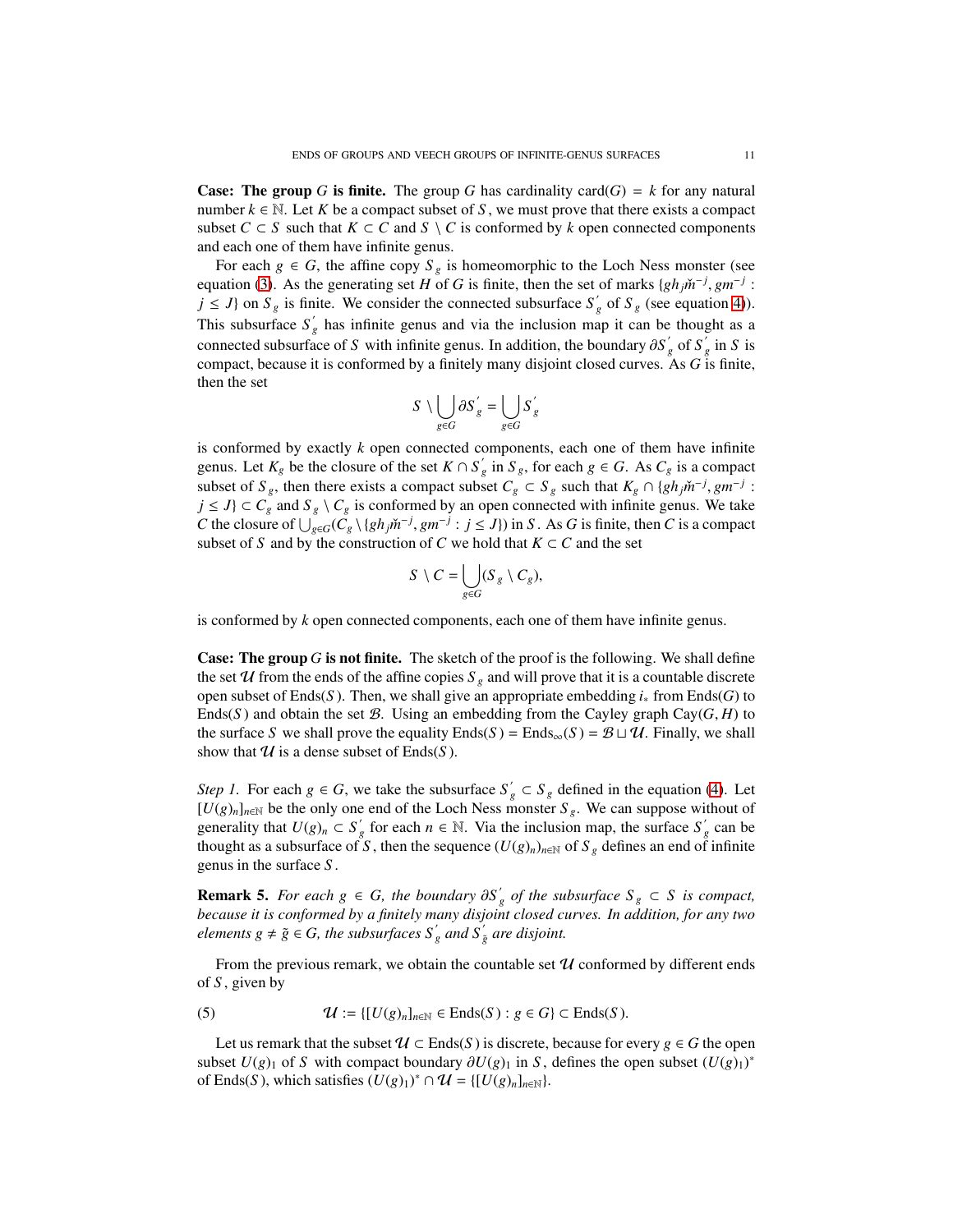*Step 2.* We shall define the embedding  $i_*$ : Ends(*G*)  $\hookrightarrow$  Ends(*S*). Let *S*<sup> $\prime$ </sup><sub>*g*</sub> be the closure in *S* of the surface  $S'_g$  (see the equation [\(4\)](#page-9-0)). Given *W* a non-empty connected open subset of Cay( $G$ ,  $H$ ) with compact boundary  $\partial W$ , we can suppose without loss of generality that the boundary  $\partial W \subset V(Cay(G, H)) = G$ , then we define the subset  $\tilde{W} \subset S$  given by

$$
\tilde{W}:=\mathrm{Int}\!\left(\bigcup_{g\in G\cap (W\cup \partial W)}\overline{S'}_g\right)\subset S\,.
$$

This set  $\tilde{W}$  is a non-empty connected open subset of *S* with compact boundary. Moreover, it is a subsurface with infinite genus. In the following Remark we state two properties of this object, which can be easily deduced.

<span id="page-11-0"></span>Remark 6. *Given W and V two non-empty open connected subsets of* Cay(*G*, *H*) *each one them have compact boundary* ∂*W and* ∂*V, respectively, such that* ∂*W*, ∂*V* ⊂ *G, then*

\* If 
$$
W \supset V
$$
, then  $\tilde{W} \supset \tilde{V}$ .

<span id="page-11-2"></span> $*$  *If W* ∩ *V* = **0***, then*  $\tilde{W} \cap \tilde{V} = \emptyset$ *.* 

From remark above, the end  $[W_n]_{n \in \mathbb{N}}$  of the group *G* naturally defines the end with infinite genus  $[\tilde{W}_n]_{n \in \mathbb{N}}$  of the surface *S*. Hence, we obtain a well define map  $i_*$ : Ends(*G*)  $\rightarrow$  $Ends(S)$ , given by

(6) 
$$
[W_n]_{n \in \mathbb{N}} \mapsto [\tilde{W}_n]_{n \in \mathbb{N}}.
$$

We claim that  $i_*$  is an embedding. We must show that it is *injective*. Let  $[W_n]_{n\in\mathbb{N}}$  and  $[V_n]_{n \in \mathbb{N}}$  be two different elements in Ends(*G*), then there is a natural number  $n \in \mathbb{N}$  such that  $W_n \cap V_n = \emptyset$ . Remark [6](#page-11-0) implies  $\tilde{W}_n \cap \tilde{V}_n = \emptyset$ , therefore the ends  $i_*([W_n]_{n \in \mathbb{N}}) = [\tilde{W}_n]_{n \in \mathbb{N}}$ and  $i_*([V_n]_{n \in \mathbb{N}}) = [\tilde{V}_n]_{n \in \mathbb{N}}$  in Ends(*S*) are different.

To prove the *continuity* of  $i_*,$  we consider  $[W_n]_{n \in \mathbb{N}}$  an end in Ends(*G*) and an open subset *V* ⊂ *S* with compact boundary, such that  $i_*([W_n]_{n \in \mathbb{N}}) = [\tilde{W}_n]_{n \in \mathbb{N}} \in V^* \subset \text{End}(S)$ , it means that  $\tilde{W}_j$  ⊂ *V*, for some *j* ∈ N. We must prove that there is a neighborhood  $Z^*$  ⊂ Ends(*G*) of  $[W_n]_{n \in \mathbb{N}}$ , such that  $i_*(Z^*) \subset V^*$ . By Remark [6,](#page-11-0) the choice of  $Z^* = (W_j)^*$  implies *i*∗ (*Z*<sup>\*</sup>) ⊂ *V*<sup>\*</sup>.

Finally, the map *i*<sup>∗</sup> is *closed* because every continuous map from a compact space to a Hausdorff space is closed. Hence, the map  $i_*$  is an embedding.

We shall denote by B to the image  $i_*(\text{Ends}(G))$ . From the definition of the set  $\mathcal U$  given in the equation [\(5\)](#page-10-0), we conclude that  $\mathcal{B} \cap \mathcal{U} = \emptyset$  and  $\mathcal{B} \sqcup \mathcal{U} \subset \text{Ends}(S)$ .

*Step 3.* Now, we will proceed to define an embedding  $i : Cay(G, H) \hookrightarrow S$ . We shall describe the image of each vertex and each edge of Cay(*G*, *H*) under the map *i*.

For each element *g*  $\in$  *G*, we denote by  $\overline{\mathbf{0}}_g$  the point in the affine copy  $S_g$ , which is given by the image of the point  $\overline{0}$  (see equation [\(3\)](#page-7-0)) in the decorated surface  $S_{\text{dec}}$  via the affine diffeomorphism  $f_g : S_{\text{dec}} \to S_g$ . Then the surface  $S'_g$  described in the equation [\(4\)](#page-9-0) has the point denoted by  $\overline{\mathbf{0}}_p$ . Thus, we define the map  $h : V(Cay(G, H)) = G \rightarrow S$  given by

$$
(7) \t\t\t g \mapsto \overline{\mathbf{0}}_g.
$$

On the other hand, for each  $j \leq J$ , there is a curve  $\beta_j : [0,1] \to S$  satisfying the following properties:

<span id="page-11-1"></span> $∗$  The initial and terminal points of  $β_j$  are  **and**  $**0**<sub>h<sub>j</sub></sub>$ **, respectively. See Figure [4.](#page-12-0)** 

 $\ast$  For each *i* ≠ *j* ≤ *J*, the intersection  $β<sub>i</sub>([0, 1]) ∩ β<sub>j</sub>([0, 1]) = {①<sub>Id</sub>}$ .

Given that the edge  $(\text{Id}, h_i)$  of the Cayley graph Cay $(G, H)$  is homeomorphic to the open interval  $(0, 1)$ , then we can suppose without loss of generality that the curve  $\beta_j$  is defined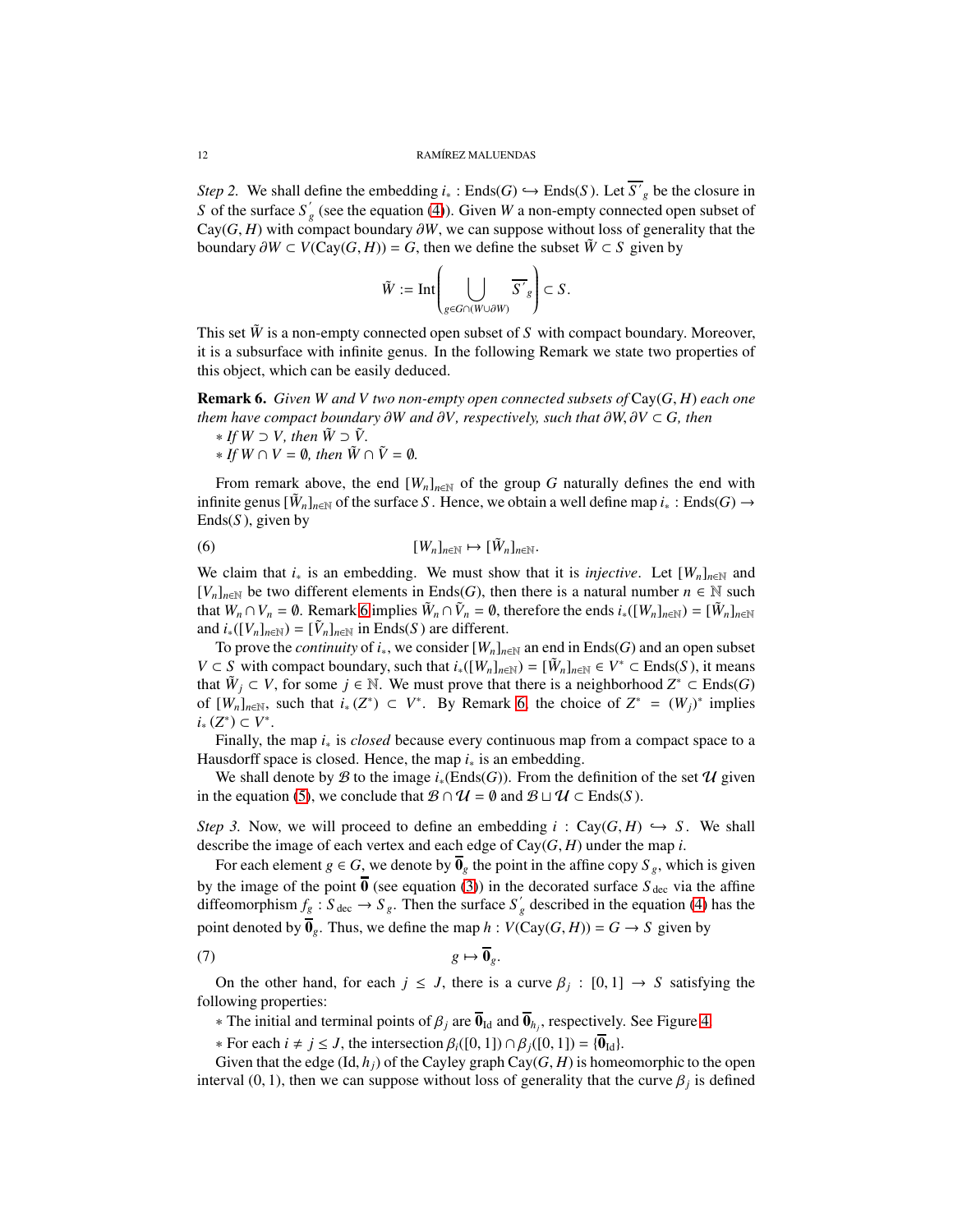<span id="page-12-0"></span>

<span id="page-12-1"></span>FIGURE 4. *Image of*  $\beta_j$ .

from  $[Id, h_j]$  to *S* such that  $\beta_j(\text{Id}) = \overline{\mathbf{0}}_{\text{Id}}$  and  $\beta_j(h_j) = \overline{\mathbf{0}}_{h_j}$ . As the Veech group of the surface *S* is *G*, then for each element  $g \in G$ , there is an affine diffeomorphims  $f_g : S \to S$  such that its differential is  $df_g = g$ . Thus, we get the composition curve

(8) 
$$
f_g \circ \beta_j : [0,1] \to S,
$$

satisfying the following properties:

- ∗ The initial and terminal points of  $f_g ∘ β_j$  are  $\mathbf{0}_g$  and  $\mathbf{0}_{gh_j}$ , respectively.
- ∗ For each *i* ≠ *j* ≤ *J*, the intersection  $f_g \circ \beta_i([0, 1]) \cap f_g \circ \beta_j([0, 1]) = {\overline{\mathbf{0}}_g}$ .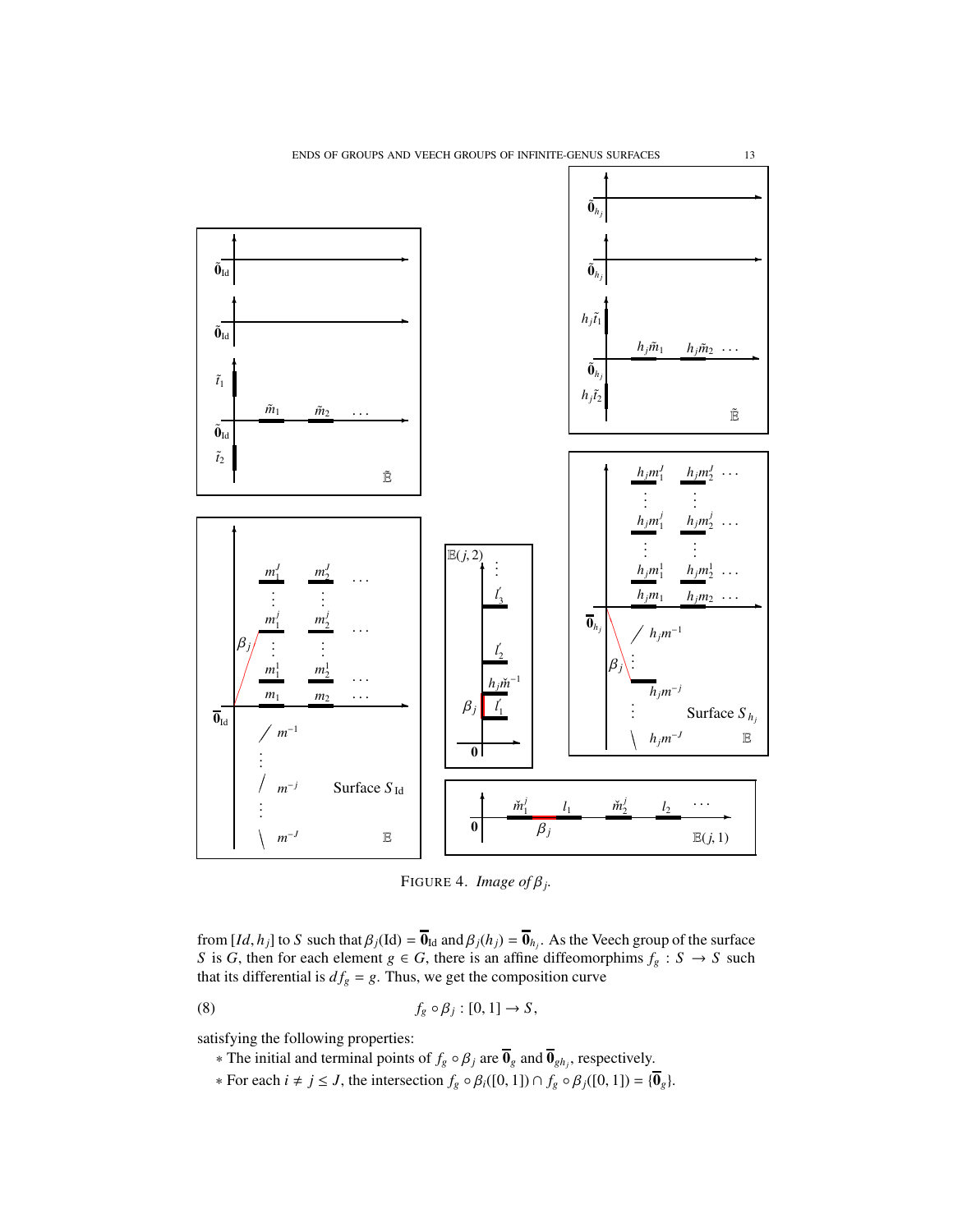Similarly, given that the edge  $(g, gh_j)$  of the Cayley graph Cay( $G, H$ ) is homeomorphic to the open interval  $(0, 1)$ , then we can suppose without loss of generality that the composition curve  $f_g \circ \beta_j$  is defined from [g, gh<sub>j</sub>] to S such that  $f_g \circ \beta_j(g) = \overline{\mathbf{0}}_g$  and  $f_g \circ \beta_j(gh_j) = \overline{\mathbf{0}}_{gh_j}$ .

From the equations [\(7\)](#page-11-1) and [\(8\)](#page-12-1) we get the embedding

$$
(9) \t i: Cay(G, H) \hookrightarrow S,
$$

such that  $i_{|G} := h$  and  $i_{|[g,gh_j]} := f_g \circ \beta_j$ , for each  $g \in G$  and  $j \le J$ .

*Step 4.* We shall show the equality Ends(*S*) =  $\mathcal{B} \sqcup \mathcal{U}$ . We must just prove that Ends(*S*) ⊂  $\mathcal{B} \sqcup \mathcal{U}$ . Let  $[U_n]_{n \in \mathbb{N}}$  be an end of *S*. As  $S = \bigcup_{n \in \mathbb{N}}$ *g*∈*G*  $S'_g$ , then for each *n*  $\in \mathbb{N}$ , we consider the subset  $G(n) = \{g \in G : \overline{S'_g} \cap U_n\} \subset G$  and, define the open subset

<span id="page-13-0"></span>
$$
Z_n = \mathrm{Int}\left(\bigcup_{g \in G(n)} \overline{S'}_g\right) \subset S.
$$

Given  $U_n$  is an non-empty open connected subset of *S* with compact boundary such that  $U_n \supset U_{n+1}$ , then  $Z_n$  is also an open connected subset of *S* with compact boundary such that *Z*<sub>*n*</sub> ⊃ *Z*<sub>*n*+1</sub>, for each *n* ∈ N. Using the definition of end and the construction of *Z*<sub>*n*</sub>, it is easy to show that the sequences  $(Z_n)_{n\in\mathbb{N}}$  and  $(U_n)_{n\in\mathbb{N}}$  defines the same end of *S*, in other words,  $[U_n]_{n \in \mathbb{N}} = [Z_n]_{n \in \mathbb{N}}$ . Then, one of the following situations must be happen:

<sup>∗</sup> There is an element *<sup>g</sup>* <sup>∈</sup> *<sup>G</sup>* and natural number *<sup>M</sup>*(*g*) <sup>∈</sup> <sup>N</sup>, such that for all *<sup>m</sup>* <sup>≥</sup> *<sup>M</sup>*(*g*) it satisfies  $Z_m \subset S_g$ . This implies that the sequences  $(Z_n)_{n \in \mathbb{N}}$  and  $(U(g)_n)_{n \in \mathbb{N}}$  must be equivalent (see equation [\(5\)](#page-10-0)). It proves that  $[U_n]_{n \in \mathbb{N}} \in \mathcal{U}$ .

<sup>∗</sup> Otherwise, for all *<sup>n</sup>* <sup>∈</sup> <sup>N</sup>, the subset *<sup>G</sup><sup>n</sup>* <sup>⊂</sup> *<sup>G</sup>* is infinite. As the embedding *<sup>i</sup>* described in [\(9\)](#page-13-0) is a continuous map, then the inverse image  $\hat{Z}_n := i^{-1}(Z_n \cap i(\text{Cay}(G,H)))$  is an open connected subset of Cay( $G$ ,  $H$ ) with compact boundary, for each  $n \in \mathbb{N}$ . Moreover, the sequence  $(\hat{Z}_n)_{n \in \mathbb{N}}$  defines an end of the group *G*. By the construction of the sequence  $(Z_n)_{n \in \mathbb{N}}$  of *S*, we hold that the embedding *i*<sub>∗</sub> defined in [\(6\)](#page-11-2) sends the end  $[\hat{Z}_n]_{n \in \mathbb{N}}$  ∈ Ends(*G*) to the end  $[Z_n]_{n \in \mathbb{N}} \in$  Ends(*S*). Therefore,  $[Z_n]_{n \in \mathbb{N}}$  have to be in *B*. Thus, we conclude that  $\text{Ends}(S) = \mathcal{B} \sqcup \mathcal{U}.$ 

*Step 5.* As  $U$  is an open subset of Ends(*S*) (see equation [\(5\)](#page-10-0)), then its complement Ends(*S*) \  $U = B$  is a closed subset of Ends(S). We shall prove that U is dense. Let  $[Z_n]_{n \in \mathbb{N}}$  be an end of  $B$ , we must show that this ends belongs to the closure of  $U$ . We consider a non-empty connected open *U* of *S* with compact boundary, such that the open subset  $U^* \in \text{Ends}(S)$ contains the element  $[Z_n]_{n \in \mathbb{N}}$ . Then there exists an element  $\tilde{g} \in \{g \in G : S'_g \cap U\}$ , such that the subsurface  $S'_{\tilde{g}} \subset U$ . This condition implies that the end  $[U(\tilde{g})_n]_{n \in \mathbb{N}}$  of  $U$  belongs to  $U^*$ . Therefore, the end  $[Z_n]_{n \in \mathbb{B}}$  is in the closure of  $\mathcal{U}$ .

 $\Box$ 

## ACKNOWLEDGEMENTS

The author was partially supported by UNIVERSIDAD NACIONAL DE COLOMBIA, SEDE MANIZALES, Project Hermes 47019. Camilo Ramírez Maluendas has dedicated this work to his beautiful family: Marbella and Emilio, in appreciation of their love and support.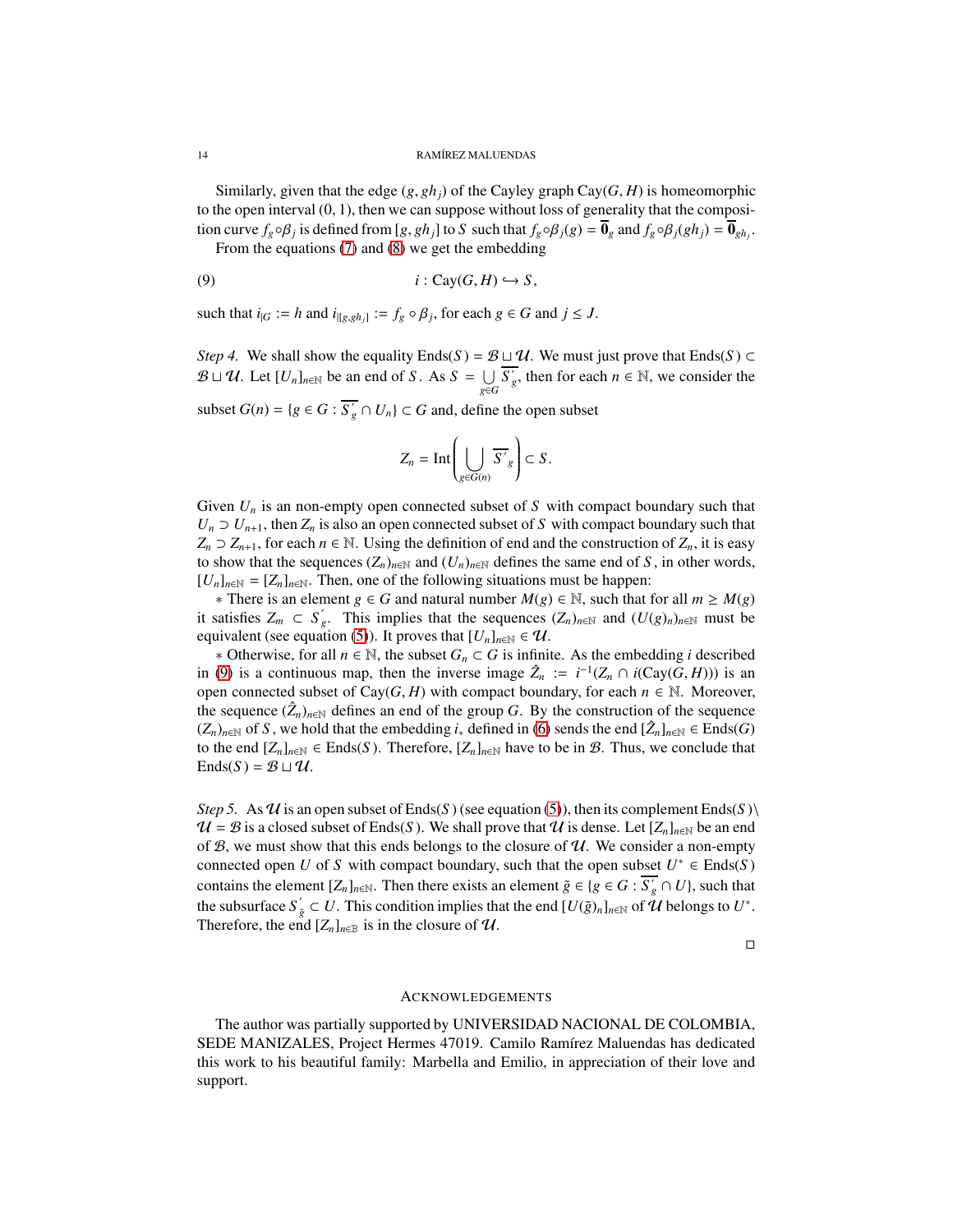#### **REFERENCES**

- <span id="page-14-29"></span>[1] William Abikoff, *The uniformization theorem*, Amer. Math. Monthly 88 (1981), no. 8, 574-592.
- <span id="page-14-24"></span>[2] John A. Arredondo and Camilo Ramírez Maluendas, *On the infinite Loch Ness monster*, Comment. Math. Univ. Carolin. 58 (2017), no. 4, 465–479.
- <span id="page-14-10"></span>[3] Reza Chamanara, *Affine automorphism groups of surfaces of infinite type*, In the Tradition of Ahlfors and Bers, III (William Abikoff and Andrew Haas, eds.), Contemporary mathematics, Amer. Math. Soc. 355 (2004), 123–145.
- <span id="page-14-27"></span>[4] Reinhard Diestel, *Graph theory*, 5th ed., Graduate Texts in Mathematics, vol. 173, Springer, Berlin, 2017.
- <span id="page-14-30"></span>[5] H. M. Farkas and I Kra, *Riemann Surfaces*, 2nd ed., Graduate Texts in Mathematics, vol. 71, Springer-Verlag, New York, 1992.
- <span id="page-14-16"></span>[6] Myriam Finster, *Congruence Veech groups*, Israel J. Math. 214 (2016), no. 2, 885–930.
- <span id="page-14-11"></span>[7] Ralph H. Fox and Richard B. Kershner, *Concerning the transitive properties of geodesics on a rational polyhedron*, Duke Math. J. 2 (1936), no. 1, 147–150.
- <span id="page-14-0"></span>[8] Hans Freudenthal, *Über die Enden topologischer Räume und Gruppen*, Math. Z. 33 (1931), no. 1, 692–713 (German).
- <span id="page-14-1"></span>[9] Hans Freudenthal, *Neuaufbau Der Endentheorie*, Annals of Mathematics 43 (1942), no. 2, 261–279.
- <span id="page-14-12"></span>[10] Krzysztof Fraczek and Corinna Ulcigrai, *Non-ergodic* Z-periodic billiards and infinite translation surfaces, Invent. Math. 197 (2014), no. 2, 241–298.
- <span id="page-14-17"></span>[11] W. Patrick Hooper, *An infinite surface with the lattice property I: Veech groups and coding geodesics*, Trans. Amer. Math. Soc. 366 (2014), no. 5, 2625–2649.
- <span id="page-14-2"></span>[12] Heinz Hopf, *Enden offener Räume und unendliche diskontinuierliche Gruppen.*, Commentarii mathematici Helvetici 16 (1943/44), 81-100.
- <span id="page-14-18"></span>[13] Pascal Hubert and Erwan Lanneau, *Veech groups without parabolic elements*, Duke Math. J. 133 (2006), no. 2, 335–346.
- <span id="page-14-20"></span>[14] Pascal Hubert and Thomas A. Schmidt, *An introduction to Veech surfaces*, Handbook of dynamical systems. Vol. 1B, Elsevier B. V., Amsterdam, 2006, pp. 501–526.
- <span id="page-14-5"></span>[15] Pascal Hubert and Gabriela Schmithüsen, *Infinite translation surfaces with infinitely generated Veech groups*, J. Mod. Dyn. 4 (2010), no. 4, 715–732.
- <span id="page-14-6"></span>[16] Steven Kerckhoff, Howard Masur, and John Smillie, *Ergodicity of billiard flows and quadratic differentials*, Ann. of Math. (2) 124 (1986), no. 2, 293–311.
- <span id="page-14-3"></span>[17] Béla Kerékjártó, *Vorlesungen über Topologie I*, Mathematics: Theory & Applications, Springer, Berlín, 1923.
- <span id="page-14-7"></span>[18] Maxim Kontsevich and Anton Zorich, *Connected components of the moduli spaces of Abelian differentials with prescribed singularities*, Invent. Math. 153 (2003), no. 3, 631–678.
- <span id="page-14-28"></span>[19] Clara Löh, *Geometric group theory*, Universitext, Springer, Cham, 2017. An introduction.
- <span id="page-14-9"></span>[20] Howard Masur and Serge Tabachnikov, *Rational billiards and flat structures*, Handbook of dynamical systems, Vol. 1A, North-Holland, Amsterdam, 2002, pp. 1015–1089.
- <span id="page-14-8"></span>[21] Martin Möller, *Affine groups of flat surfaces*, Handbook of Teichmüller theory. Vol. II, IRMA Lect. Math. Theor. Phys., vol. 13, Eur. Math. Soc., Zürich, 2009, pp. 369–387.
- <span id="page-14-25"></span>[22] A. Phillips and D. Sullivan, *Geometry of leaves*, Topology 20 (1981), no. 2, 209-218.
- <span id="page-14-19"></span>[23] P. Przytycki, G. Schmithüsen, and F. Valdez, *Veech groups of Loch Ness Monsters*, Ann. Inst. Fourier (Grenoble) 61 (2011), no. 2, 673–687.
- <span id="page-14-21"></span>[24] Camilo Ramírez Maluendas and Ferrán Valdez, *Veech groups of infinite-genus surfaces*, Algebr. Geom. Topol. 17 (2017), no. 1, 529–560.
- <span id="page-14-22"></span>[25] Frank Raymond, *The end point compactification of manifolds*, Pacific J. Math. 10 (1960), 947–963.
- <span id="page-14-4"></span>[26] Ian Richards, *On the classification of noncompact surfaces*, Trans. Amer. Math. Soc. 106 (1963), 259–269.
- <span id="page-14-26"></span>[27] Ernst Specker, *Die erste Cohomologiegruppe von Überlagerungen und Homotopie-Eigenschaften dreidimensionaler Mannigfaltigkeiten*, Comment. Math. Helv. 23 (1949), 303–333 (German).
- <span id="page-14-23"></span>[28] Ferrán Valdez, *Infinite genus surfaces and irrational polygonal billiards*, Geom. Dedicata 143 (2009), 143- 154.
- <span id="page-14-13"></span>[29] Ferrán Valdez and Gabriela Weitze-Schmithüsen, *On the geometry and arithmetic of infinite translation surfaces*, J. Singul. 9 (2014), 226–244.
- <span id="page-14-14"></span>[30] W. A. Veech, *Teichmüller curves in moduli space, Eisenstein series and an application to triangular billiards*, Invent. Math. 97 (1989), no. 3, 553–583.
- <span id="page-14-15"></span>[31] Ya. B. Vorobets, *Plane structures and billiards in rational polygons: the Veech alternative*, Uspekhi Mat. Nauk 51 (1996), no. 5(311), 3–42 (Russian); English transl., Russian Math. Surveys 51 (1996), no. 5, 779– 817.